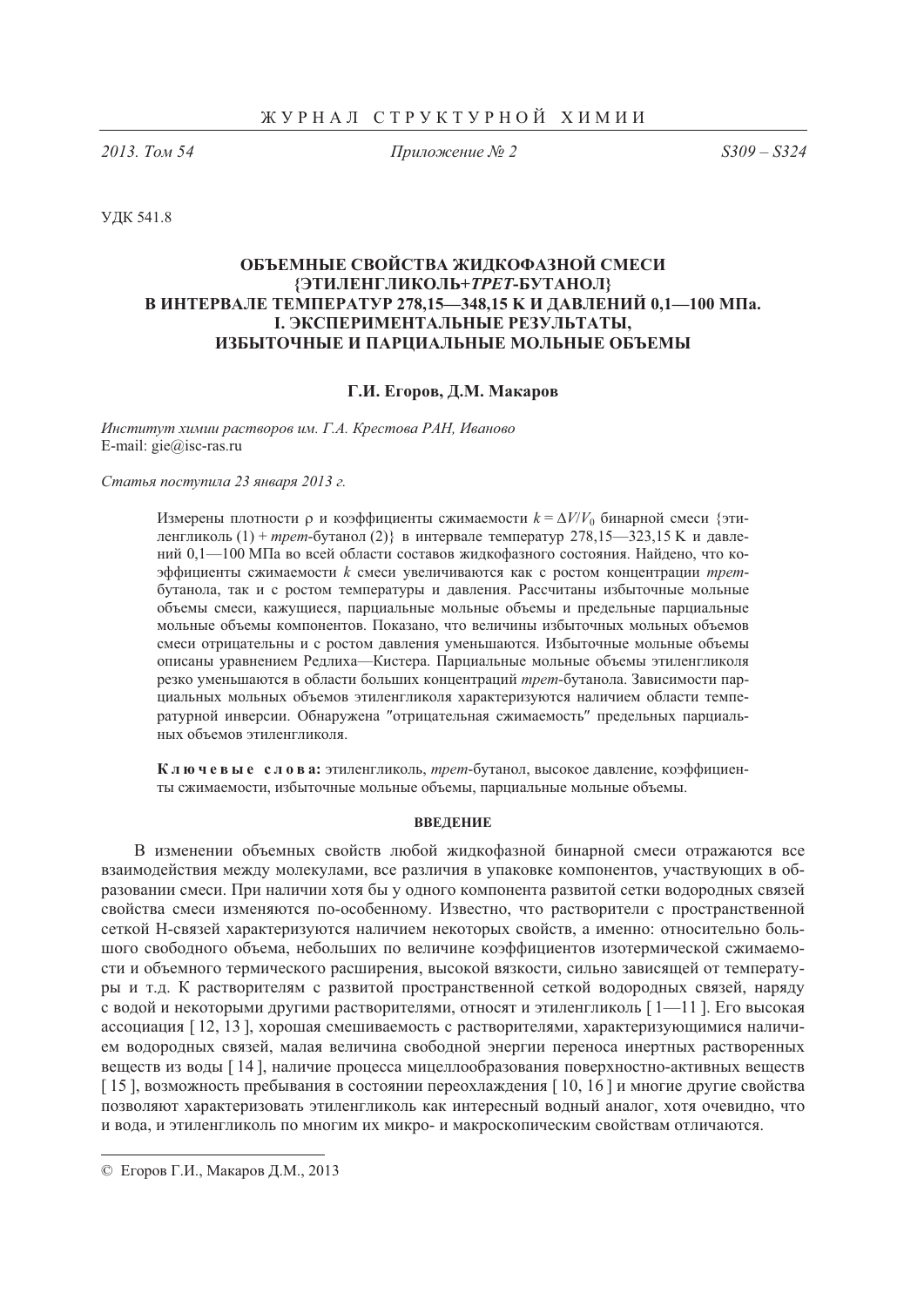Этиленгликоль (этандиол, ЭГ) имеет развитую сетку Н-связей, но в отличие от воды водородные связи у него могут быть межмолекулярными и внутримолекулярными. Наличие более слабой внутримолекулярной водородной связи в ЭГ [2, 4-7] приводит к тому, что число межмолекулярных водородных связей в его жидком состоянии, приходящихся на одну молекулу, меньше, чем у воды  $[4-7, 10, 17-18]$ , т.е. даже теоретически возможная тетраэдрическая структура у ЭГ *а priori* была бы "дефектной" из-за имеющегося этиленового углеводородного каркаса — СН<sub>2</sub>— СН<sub>2</sub>—. Так как у этиленгликоля число слабо полярных метиленовых групп равно числу полярных гидроксильных групп, это значит, что его свойства находятся, прежде всего, под сильным влиянием взаимодействий водородных связей. Известно [5, 16, 17], что молекула ЭГ может образовывать 27 теоретически возможных конформера. Из них в жидкой фазе выделены 3 наиболее стабильных. В жидком растворителе при обычных условиях более 90 % молекул в равновесии находятся в виде *гош*-конформации (свернутая форма) [6, 7, 10], и внутримолекулярное образование водородной связи играет главную роль в стабилизации гош-конформеров по сравнению с транс-конформерами (развернутая форма). Все гидроксильные группы в молекуле участвуют в образовании Н-связей. Около 50 % молекул принимают участие в образовании внутримолекулярной водородной связи [5]. Наиболее вероятная локальная молекулярная структура в жидком этиленгликоле образована тремя самыми близкими соседями, образующими три межмолекулярные водородные связи [4-6].

трет-Бутанол (третичный бутиловый спирт, ТБС), молекулы которого имеют в своем составе три метильные группы — CH<sub>3</sub>, способные проявить в системе с водородными связями сольвофобные эффекты, т.е. приводить к усилению взаимодействия между молекулами растворителя в своей сольватной оболочке (в смесях с водой группы — CH<sub>3</sub> являются ответственными за проявление гидрофобного эффекта), и одну гидрофильную группу - ОН, способную образовывать водородные связи как с молекулами ЭГ, так и с ТБС. Молекула трет-бутанола является в некотором роде модельной, ее можно рассматривать как производную метанола, где атомы водорода заменены на метильные группы. Молекулы ТБС в собственном окружении способны образовывать как сильные межмолекулярные водородные связи, в образовании которых участвуют гидроксильные группы соседних молекул, так и слабые водородные связи. В образование слабых Н-связей, возможно, могут принимать участие атом кислорода гидроксильной группы с атомами водорода группы — CH<sub>3</sub> [18, 19]. Кроме того, следует ожидать, что занимающие большой объем в окрестностях молекулы ТБС три метильные группы — СН<sub>з</sub> способны создать дефицит свободного пространства, приводящий к ослаблению взаимодействия гидроксильных групп ТБС и большему проявлению взаимодействия метиловых групп. трет-Бутанол, как многие спирты, формирует водородосвязанные цепи из молекул [20—26], и у метильных групп, окружающих углеродный каркас и взаимоорентированных между собой, возможно, проявляется собственная структура. Структурированные метильные группы образуют своеобразный "кокон", который может стабилизировать образовавшуюся цепь.

Ранее [27] мы исследовали объемные свойства бинарной жидкофазной смеси {этиленгликоль+трет-бутанол} при атмосферном давлении, но сведений изучения этой системы при повышенных давлениях в литературе нами не обнаружено, хотя работы по изучению воздействия высокого давления на объемные свойства индивидуальных растворителей проводились [28- $35$ ].

В связи с вышеизложенным, вызывает интерес исследование смеси этих двух растворителей в широкой области давлений, температур и по всему диапазону составов. Данная работа является продолжением наших исследований по изучению объемных свойств с различной природой взаимодействия бинарных систем как функции состава, температуры и давления [36—45].

#### ЭКСПЕРИМЕНТАЛЬНАЯ ЧАСТЬ

Исходные этиленгликоль (содержание основного вещества 99,8 %) и трет-бутанол (содержание основного вещества 99,5 %) очищали двойной перегонкой по рекомендациям [36, 37 и хранили над вакуумом. Содержание воды в растворителях, определенное методом Фишера,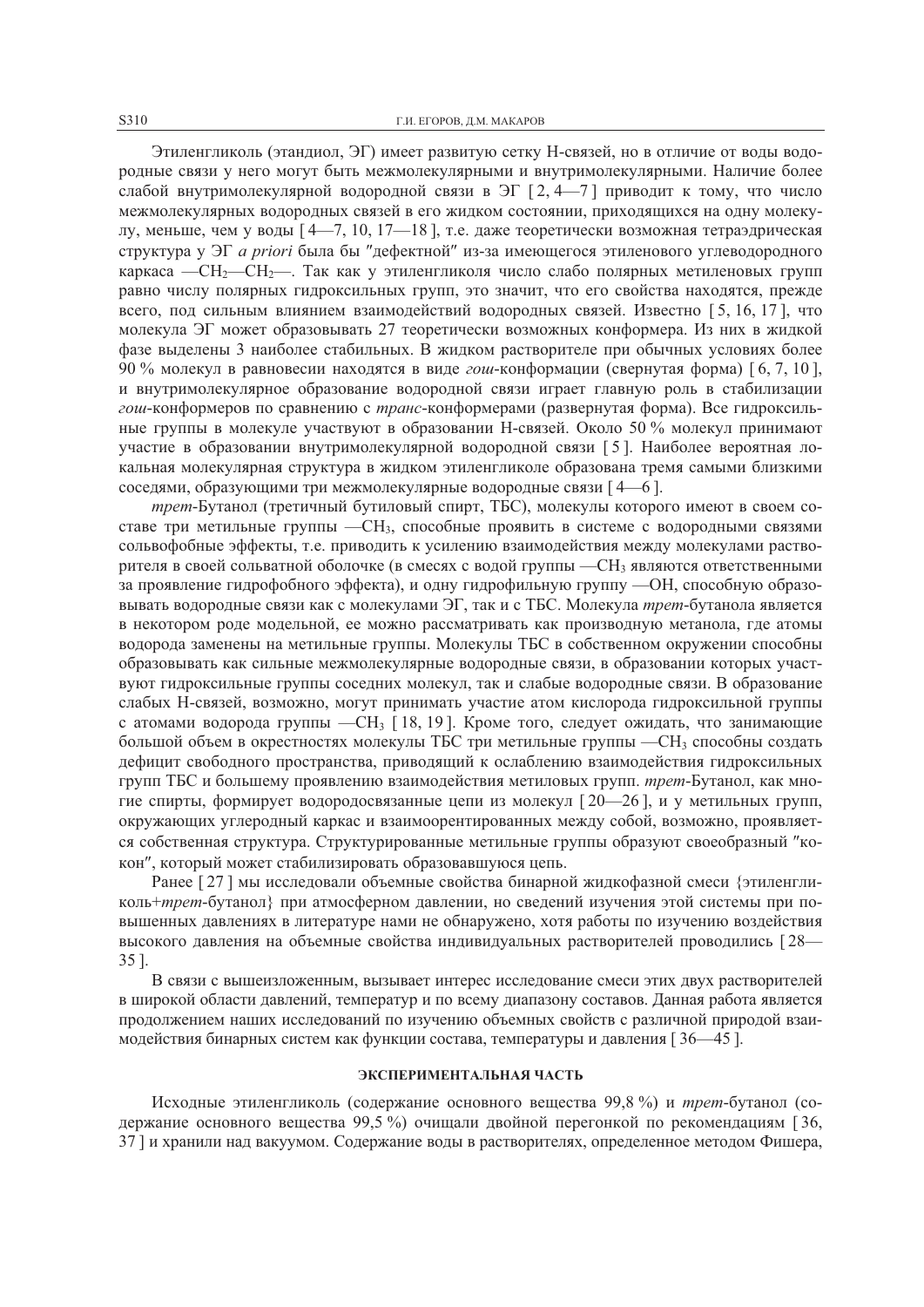не превышало в этиленгликоле 0,02 мас.% (или  $6.10^{-5}$  мол.дол.), в *трет*-бутаноле 0,015 мас.% (или 3,6 $\cdot 10^{-5}$  мол.дол.). Смеси готовили гравиметрическим способом с точностью 0,001 из дегазированных растворителей, их приготовление, измерение плотностей и коэффициентов сжимаемости осуществляли без контакта растворов с атмосферным воздухом. Для измерения каждого состава бинарной смеси готовили объем раствора около 200 мл. Общая погрешность при приготовлении состава смеси составляла не более  $8 \cdot 10^{-5}$  мол.дол. Исследования проводили только со свежеприготовленными растворами. В связи с замерзанием *трет*-бутанола (при атмосферном давлении  $T_{\text{3aM}} = 298,65 \text{ K}$ ) в пределах исследуемых интервалов температур и давлений измерения проводили при ограниченных параметрах состояния.

Измерения плотностей (р) при атмосферном давлении проводили с использованием вибрационного плотномера "Anton Paar" DMA-4500 с U-образной колеблющейся трубкой. Плотномер оборудован встроенным термостатом с двумя платиновыми термометрами (Pt 100). Воспроизводимость температуры (стандартное отклонение) составляла 0,01 К. Перед каждым экспериментом плотномер калибровали бидистиллированной водой и сухим воздухом. Загрузку в измерительную ячейку плотномера исследуемым раствором осуществляли самотеком. Загружаемую смесь предварительно нагревали на несколько градусов выше температуры измерения плотности во избежание образования газовых микропузырьков в растворителе. Плотность каждого состава измеряли несколько раз. Воспроизводимость плотности (стандартное отклонение) составляла  $1.10^{-5}$  г/см<sup>3</sup>. Измерения плотности проводили в интервале температур 278— 323,15 К при пяти их значениях (278,15, 288,15, 298,15, 308,15 и 323,15 К). Максимальная погрешность температуры при измерении плотности не превышала 0,03 К. Суммарная погрешность при измерении плотности не превышала  $5 \cdot 10^{-5}$  г/см<sup>3</sup>. Методика работы подробно описана ранее [33].

Измерения коэффициентов сжимаемости *k* проводили на установке, описанной ранее [33, 48-51], с использованием разгруженных от внешнего давления пьезометров постоянного объема. Воспроизводимость коэффициентов сжимаемости, например, воды при 100 МПа в серии из четырех измерений находится в пределах  $5 \cdot 10^{-5}$ . Погрешность измерения давления составляла 0.02 %, погрешность поллержания температуры при измерении сжимаемости составляла 0,02 К. Максимальная суммарная погрешность в определении величины  $k$  смеси {этиленгликоль+*трет*-бутанол} не превышает 2·10<sup>-4</sup>. Подробно методика работы описана ранее [33, 48, 52].

### РАСЧЕТНАЯ ЧАСТЬ

Коэффициенты сжимаемости к представлены выражением

$$
k = (v_0 - v) / v_0 = (\rho - \rho_0) / \rho,
$$
 (1)

где  $v_0$ ,  $\rho_0$  и v,  $\rho$  — удельные объемы и плотности смеси {этиленгликоль (1) + *трет*-бутанол (2)} соответственно, при атмосферном давлении ( $p_0 = 0,101$  МПа) и давлении р. Измеренные коэффициенты сжимаемости смеси приведены в табл. 1.

Избыточные мольные объемы  $V_m^{\text{E}}$  смеси

$$
V_m^{\rm E} = V_m - x_1 V_1^o - x_2 V_2^o,
$$
\n(2)

где  $V_m$  — мольный объем смеси;  $V_1^o$ ,  $x_1$ , и  $V_2^o$ ,  $x_2$  — мольный объем чистого компонента и его мольная доля (индекс 1 относится к этиленгликолю, индекс 2 - к трет-бутанолу) находили непосредственно из экспериментальных данных по выражению

$$
V_m^{\text{E}} = x_1 M_1 (1/\rho - 1/\rho_1) + x_2 M_2 (1/\rho - 1/\rho_2),
$$
\n(3)

где  $M_1$ ,  $\rho_1$  и  $M_2$ ,  $\rho_2$  — молярные массы, плотности этиленгликоля и *трет*-бутанола соответственно; р — плотность смеси. Погрешность в определении избыточных мольных объемов при атмосферном давлении составила не более  $\pm 0.02$  см<sup>3</sup>/моль, при повышении давления возрастала ло  $\pm 0.05$  см<sup>3</sup>/моль.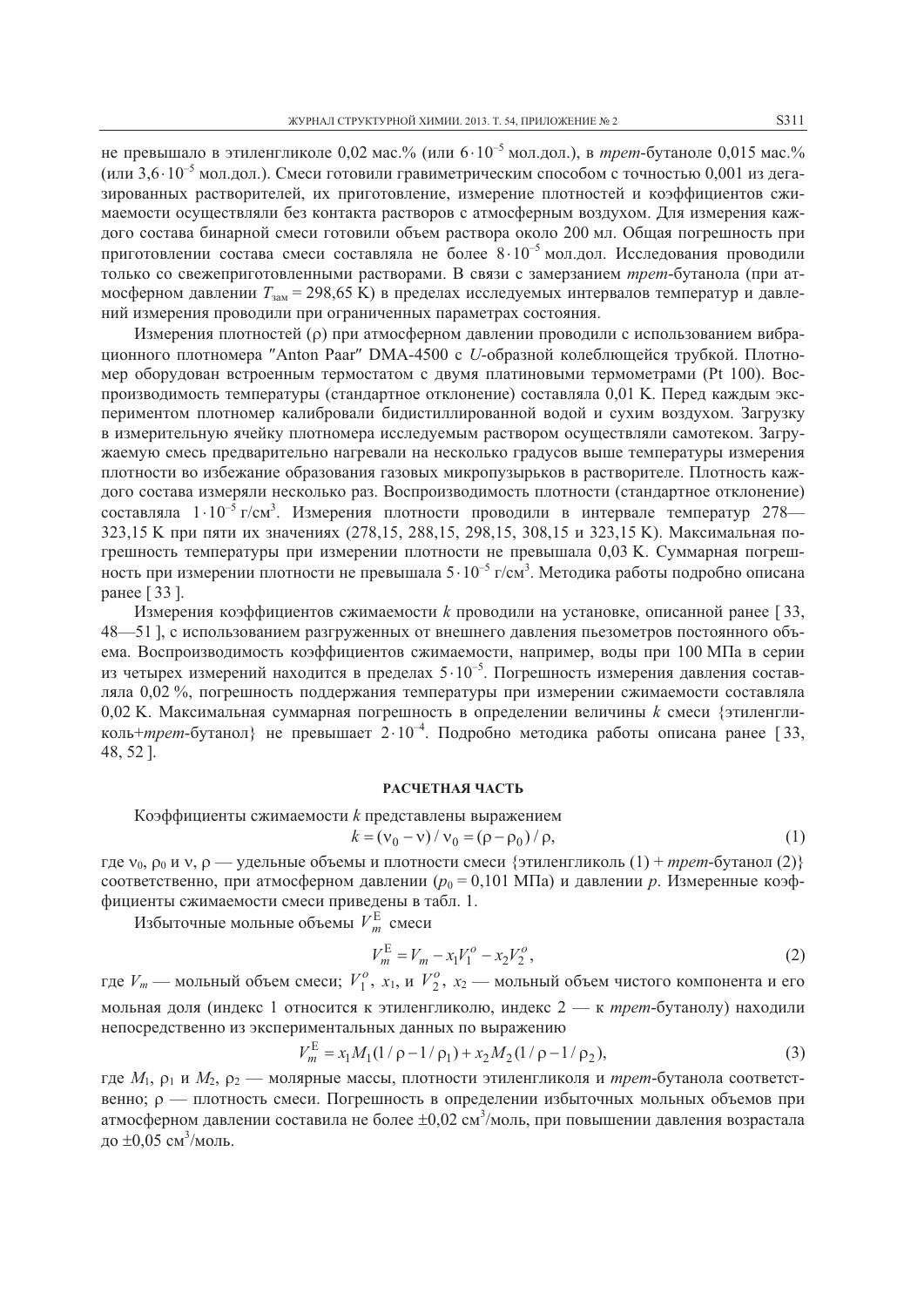Таблица 1

|         |                  |                        |                | $k \cdot 10^2$ при р, МПа |                |                |                                       |  |  |
|---------|------------------|------------------------|----------------|---------------------------|----------------|----------------|---------------------------------------|--|--|
| $x_2$   | $T$ , K          | $\rho$ , $r/cm^{-3}$   | 10,0           | 25,0                      | 50,0           | 75,0           | 100,0                                 |  |  |
| 1       | $\sqrt{2}$       | $\mathfrak{Z}$         | $\overline{4}$ | $\mathfrak{S}$            | $\sqrt{6}$     | 7              | $\,$ 8 $\,$                           |  |  |
| 0,00000 | 278,15           | $1,12369$ <sup>a</sup> | 0,347          | 0,866                     | 1,655          | 2,351          | 2,955                                 |  |  |
|         | 288,15           | 1,11681                | 0,358          | 0,886                     | 1,690          | 2,400          | 3,015                                 |  |  |
|         | 298,15           | 1,10983                | 0,363          | 0,893                     | 1,711          | 2,447          | 3,100 3,13 [69];                      |  |  |
|         |                  |                        |                |                           | $1,692$ [69]   |                | 3,115 [33] $3,135$ <sup>c</sup> [70]; |  |  |
|         |                  |                        |                |                           | $1,679$ [33]   |                | 3,03 $\mathrm{^{d}}$ [71]             |  |  |
|         | 308,15           | 1,10281                | 0,372          | 0,915                     | 1,755          | 2,515          | 3,194                                 |  |  |
|         | 323,15           | 1,09213                | 0,391          | 0,961                     | 1,848          | 2,655          | 3,383                                 |  |  |
| 0,01495 | 278,15           | 1,11640                | 0,356          | 0,884                     | 1,689          | 2,399          | 3,014                                 |  |  |
|         | 288,15           | 1,10952                | 0,363          | 0,901                     | 1,723          | 2,452          | 3,089                                 |  |  |
|         | 298,15           | 1,10256                | 0,372          | 0,914                     | 1,750          | 2,503          | 3,171                                 |  |  |
|         | 308,15           | 1,09551                | 0,379          | 0,934                     | 1,793          | 2,571          | 3,268                                 |  |  |
|         | 323,15           | 1,08477                | 0,397          | 0,982                     | 1,889          | 2,710          | 3,447                                 |  |  |
| 0,04913 | 278,15           | 1,10004                | 0,370          | 0,909                     | 1,740          | 2,484          | 3,142                                 |  |  |
|         | 288,15           | 1,09307                | 0,380          | 0,930                     | 1,779          | 2,542          | 3,221                                 |  |  |
|         | 298,15           | 1,08602                | 0,387          | 0,945                     | 1,812          | 2,602          | 3,316                                 |  |  |
|         | 308,15           | 1,07893                | 0,396          | 0,969                     | 1,861          | 2,675          | 3,411                                 |  |  |
|         | 323,15           | 1,06810                | 0,419          | 1,033                     | 1,983          | 2,838          | 3,600                                 |  |  |
| 0,07072 | 278,15           | 1,08983                | 0,382          | 0,932                     | 1,784          | 2,552          | 3,237                                 |  |  |
|         | 288,15           | 1,08287                | 0,390          | 0,953                     | 1,824          | 2,613          | 3,320                                 |  |  |
|         | 298,15           | 1,07572                | 0,396          | 0,965                     | 1,853          | 2,667          | 3,407                                 |  |  |
|         | 308,15           | 1,06854                | 0,409          | 0,997                     | 1,913          | 2,749          | 3,506                                 |  |  |
|         | 323,15           | 1,05763                | 0,434          | 1,069                     | 2,047          | 2,924          | 3,701                                 |  |  |
| 0,09781 | 278,15           | 1,07730                | 0,397          | 0,962                     | 1,841          | 2,639          | 3,357                                 |  |  |
|         | 288,15           | 1,07020                | 0,406          | 0,986                     | 1,886          | 2,701          | 3,433                                 |  |  |
|         | 298,15           | 1,06313                | 0,416          | 1,006                     | 1,924          | 2,761          | 3,516                                 |  |  |
|         | 308,15           | 1,05610                | 0,428          | 1,039                     | 1,987          | 2,849          | 3,624                                 |  |  |
|         | 323,15           | 1,04494                | 0,451          | 1,112                     | 2,127          | 3,034          | 3,832                                 |  |  |
| 0,14068 | 278,15           | 1,05829                | 0,419          | 1,012                     | 1,935          | 2,776          | 3,537                                 |  |  |
|         | 288,15           | 1,05129                | 0,431          | 1,044                     | 1,991          | 2,846          | 3,609                                 |  |  |
|         | 298,15           | 1,04416                | 0,443          | 1,072                     | 2,046          | 2,925          | 3,710                                 |  |  |
|         | 308,15           | 1,03693                | 0,457          | 1,108                     | 2,112          | 3,014          | 3,815                                 |  |  |
|         | 323,15           | 1,02589                | 0,483          | 1,186                     | 2,260          | 3,212          | 4,043                                 |  |  |
| 0,23195 | 278,15           | 1,01946                | 0,470          | 1,131                     | 2,151          | 3,069          | 3,883                                 |  |  |
|         | 288,15           | 1,01239                | 0,484          | 1,168                     | 2,217          | 3,151          | 3,972                                 |  |  |
|         | 298,15           | 1,00509                | 0,498          | 1,206                     | 2,288          | 3,249          | 4,087                                 |  |  |
|         | 308,15           | 0,99776                | 0,515          | 1,251                     | 2,375          | 3,371          | 4,239                                 |  |  |
|         | 323,15           | 0,98643                | 0,546          | 1,335                     | 2,535          | 3,592<br>3,393 | 4,506                                 |  |  |
| 0,32678 | 278,15<br>288,15 | 0,98223<br>0,97491     | 0,528<br>0,541 | 1,263<br>1,307            | 2,390<br>2,470 | 3,490          | 4,271<br>4,369                        |  |  |
|         | 298,15           | 0,96745                | 0,559          | 1,352                     | 2,554          | 3,605          | 4,505                                 |  |  |
|         | 308,15           | 0,96040                | 0,577          | 1,404                     | 2,656          | 3,749          | 4,685                                 |  |  |
|         | 323,15           | 0,94890                | 0,612          | 1,491                     | 2,824          | 3,991          | 4,993                                 |  |  |
|         |                  |                        |                |                           |                |                |                                       |  |  |

Коэффициенты сжимаемости к и плотности при атмосферном давлении р смеси  $\{3m$ иленгликоль (1) + трет-бутанол (2)} в интервалах температур 278,15—323,15 К и давлений  $0,1-100$  МПа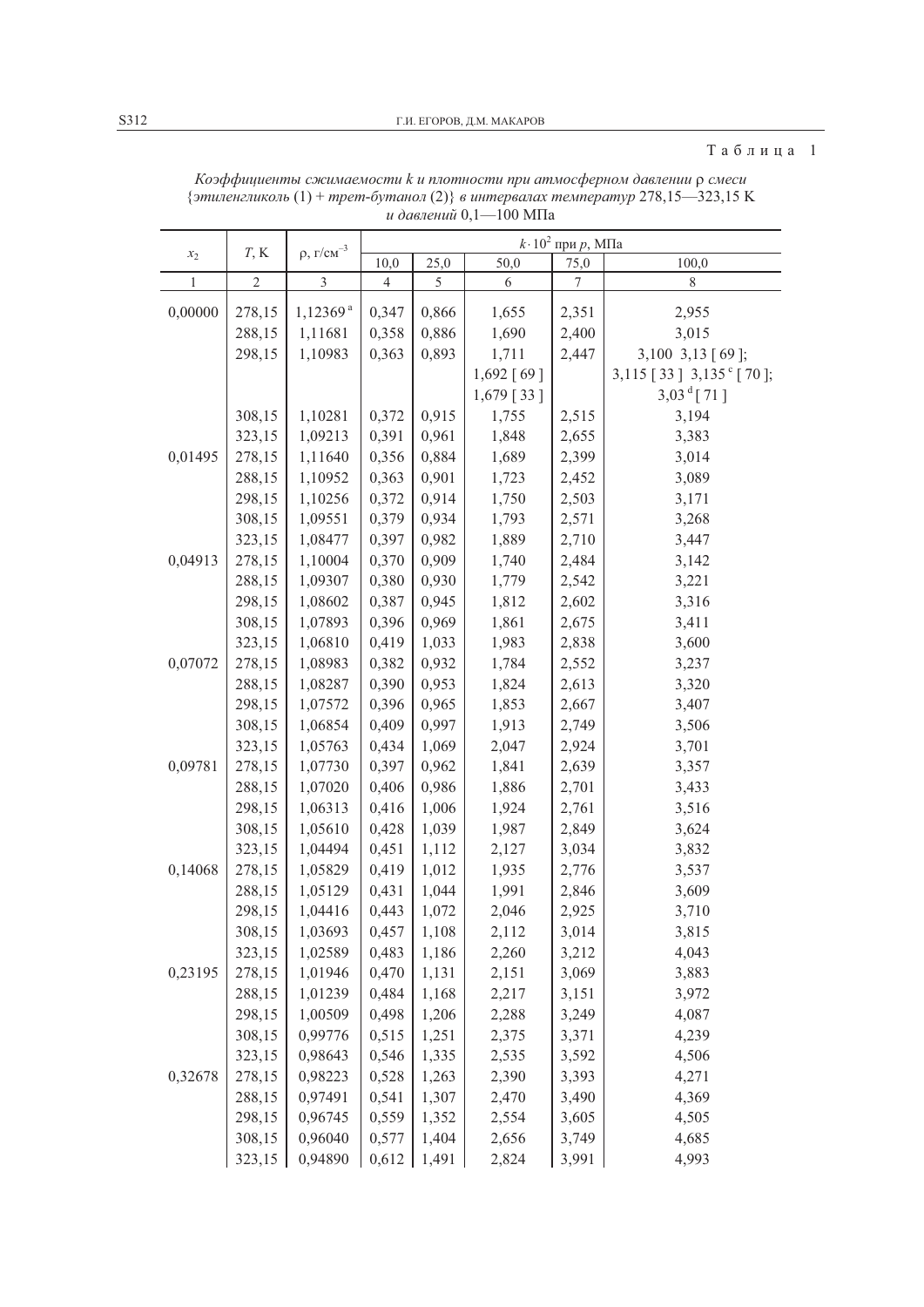|         |                  |                            |                |       |       |       | $\mathbf{1}$<br>табл.<br>Окончание |
|---------|------------------|----------------------------|----------------|-------|-------|-------|------------------------------------|
| 1       | $\overline{2}$   | 3                          | $\overline{4}$ | 5     | 6     | 7     | $\,$ $\,$                          |
| 0,40675 | 278,15           | 0,95391                    | 0,574          | 1,376 | 2,594 | 3,664 | 4,587                              |
|         | 288,15           | 0,94632                    | 0,591          | 1,428 | 2,688 | 3,782 | 4,708                              |
|         | 298,15           | 0,93869                    | 0,611          | 1,482 | 2,789 | 3,915 | 4,862                              |
|         | 308,15           | 0,93111                    | 0,633          | 1,540 | 2,899 | 4,066 | 5,042                              |
|         | 323,15           | 0,91932                    | 0,680          | 1,649 | 3,102 | 4,351 | 5,397                              |
| 0,46429 | 278,15           | 0,93523                    | 0,609          | 1,458 | 2,741 | 3,858 | 4,811                              |
|         | 288,15           | 0,92749                    | 0,627          | 1,517 | 2,847 | 3,983 | 4,927                              |
|         | 298,15           | 0,91956                    | 0,649          | 1,576 | 2,958 | 4,137 | 5,111                              |
|         | 308,15           | 0,91167                    | 0,680          | 1,650 | 3,088 | 4,303 | 5,296                              |
|         | 323,15           | 0,89975                    | 0,724          | 1,756 | 3,295 | 4,608 | 5,693                              |
| 0,54635 | 278,15           | 0,90938                    | 0,654          | 1,567 | 2,942 | 4,133 | 5,141                              |
|         | 288,15           | 0,90150                    | 0,682          | 1,648 | 3,082 | 4,298 | 5,295                              |
|         | 298,15           | 0,89406                    | 0,710          | 1,726 | 3,223 | 4,475 | 5,482                              |
|         | 308,15           | 0,88610                    | 0,743          | 1,800 | 3,357 | 4,655 | 5,700                              |
|         | 323,15           | 0,87344                    | 0,796          | 1,923 | 3,588 | 4,987 | 6,119                              |
| 0,59877 | 278,15           | 0,89413                    |                |       |       |       |                                    |
|         | 288,15           | 0,88630                    | 0,720          | 1,743 | 3,249 | 4,506 | 5,516                              |
|         | 298,15           | 0,87862                    | 0,753          | 1,829 | 3,400 | 4,693 | 5,707                              |
|         | 308,15           | 0,87045                    | 0,788          | 1,908 | 3,543 | 4,888 | 5,980                              |
|         | 323,15           | 0,85768                    | 0,847          | 2,034 | 3,780 | 5,233 | 6,395                              |
| 0,67850 | 278,15           | 0,87224                    |                |       |       |       |                                    |
|         | 288,15           | 0,86424                    |                |       |       |       |                                    |
|         | 298,15           | 0,85579                    |                |       |       |       |                                    |
|         | 308,15           | 0,84770                    | 0,851          | 2,067 | 3,818 | 5,224 | 6,340                              |
|         | 323,15           | 0,83483                    | 0,916          | 2,191 | 4,058 | 5,604 | 6,828                              |
| 0,78907 | 278,15           | 0,84504                    |                |       |       |       |                                    |
|         | 288,15           | 0,83656                    |                |       |       |       |                                    |
|         | 298,15           | 0,82777                    |                |       |       |       |                                    |
|         | 308,15           | 0,81900                    |                |       |       |       |                                    |
|         | 323,15           | 0,80511                    | 1,036          | 2,450 | 4,520 | 6,142 | 7,462                              |
| 0,87505 | 278,15           | 0,82520                    |                |       |       |       |                                    |
|         | 288,15           | 0,81656                    |                |       |       |       |                                    |
|         | 298,15           | 0,80757                    |                |       |       |       |                                    |
|         | 308,15           | 0,79816                    |                |       |       |       |                                    |
|         | 323,15           | 0,78344                    | 1,132          | 2,700 | 4,906 | 6,583 | 7,990                              |
| 0,94614 | 298,15           | 0,79193                    |                |       |       |       |                                    |
|         | 308,15<br>323,15 | 0,78217                    |                | 2,915 |       |       |                                    |
| 1,00000 | 298,15           | 0,76675<br>$0,78055^{\,b}$ | 1,240          |       | 5,229 | 6,978 | 8,422                              |
|         | 308,15           | 0,77022                    |                |       |       |       |                                    |
|         | 323,15           | 0,75403                    | 1,343          | 3,122 | 5,526 | 7,360 | 8,859                              |
|         |                  |                            |                |       |       |       |                                    |

<sup>а</sup> Погрешность при измерении внешних параметров и экспериментальных величин:  $T$  (0,03 K),  $p$  (0,02 % МПа),  $x_2$  (5·10<sup>-5</sup> мол. дол.),  $\rho$  (5·10<sup>-5</sup> г/см<sup>3</sup>),  $k$  (1·10<sup>-4</sup>).<br><sup>b</sup> Значения были рассчитаны экстраполяцией к  $x_1 \rightarrow 1$  в предположении гомогенности смеси во всем

интервале составов.<br>
<sup>с</sup> При 101,3 МПа.<br>
<sup>d</sup> При 98,13 МПа.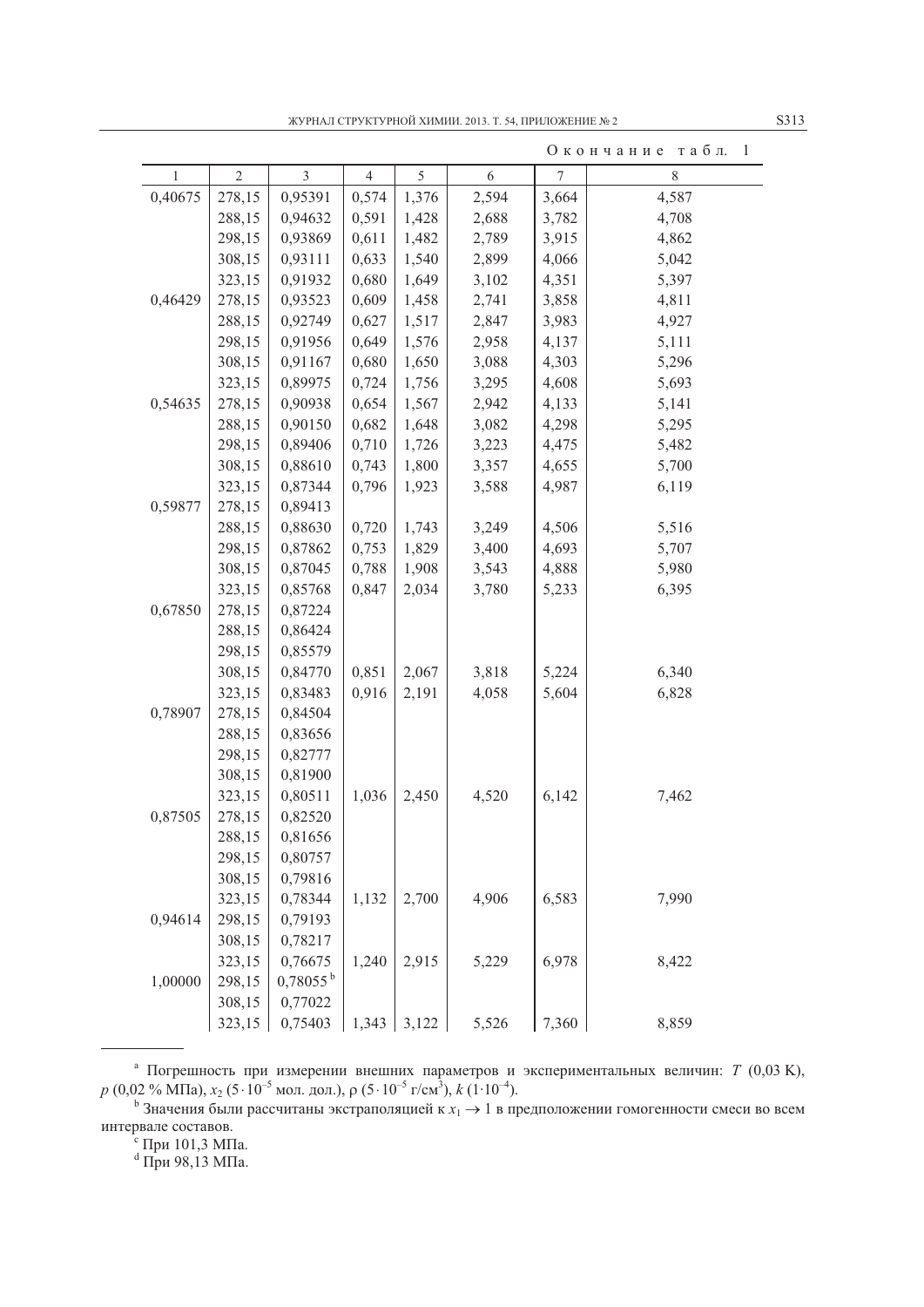Таблица 2  $\mathbf{r}$ 

 $\sim$ 

|  |  |  | Коэффициенты $A_i$ и стандартные отклонения $\sigma(A_i)$ и $\sigma V_m^{\sigma}$ (см <sup>3</sup> моль <sup>-1</sup> ) |  |  |  |  |  |  |  |
|--|--|--|-------------------------------------------------------------------------------------------------------------------------|--|--|--|--|--|--|--|
|--|--|--|-------------------------------------------------------------------------------------------------------------------------|--|--|--|--|--|--|--|

|                | $p$ , M $\Pi$ a |          |          |          |          |          |  |  |  |  |  |
|----------------|-----------------|----------|----------|----------|----------|----------|--|--|--|--|--|
| Параметр       | 0,10            | 10,0     | 25,0     | 50,0     | 75,0     | 100,0    |  |  |  |  |  |
| $A_0$          | $-3,515$        | $-2,750$ | $-1,902$ | $-1,046$ | $-0,663$ | $-0,285$ |  |  |  |  |  |
| $\sigma(A_0)$  | 0,042           | 0,044    | 0,044    | 0,048    | 0,043    | 0,044    |  |  |  |  |  |
| A <sub>1</sub> | 0,370           | 0,154    | $-0,210$ | $-0,339$ | $-0,183$ | $-0,640$ |  |  |  |  |  |
| $\sigma(A_1)$  | 0,164           | 0,173    | 0,172    | 0,190    | 0,171    | 0,172    |  |  |  |  |  |
| $A_2$          | $-2,830$        | $-2,616$ | $-2,020$ | $-2,083$ | $-2,350$ | $-2,009$ |  |  |  |  |  |
| $\sigma(A_2)$  | 0,568           | 0,601    | 0,595    | 0,656    | 0,591    | 0,596    |  |  |  |  |  |
| $A_3$          | $-2,500$        | $-2,616$ | $-2,338$ | $-1,638$ | $-2,216$ | $-0,430$ |  |  |  |  |  |
| $\sigma(A_3)$  | 0,686           | 0,726    | 0,719    | 0,793    | 0,715    | 0,720    |  |  |  |  |  |
| $A_4$          | 6,856           | 6,786    | 5,340    | 4,970    | 6,528    | 4,920    |  |  |  |  |  |
| $\sigma(A_4)$  | 1,616           | 1,709    | 1,694    | 1,868    | 1,683    | 1,696    |  |  |  |  |  |
| $A_5$          | 2,977           | 3,086    | 2,467    | 1,713    | 1,685    | $-0,053$ |  |  |  |  |  |
| $\sigma(A_5)$  | 0,656           | 0,694    | 0,688    | 0,759    | 0,684    | 0,689    |  |  |  |  |  |
| $A_6$          | $-6,185$        | $-5,885$ | $-4,714$ | $-4,155$ | –4,898   | $-3,131$ |  |  |  |  |  |
| $\sigma(A_6)$  | 1,230           | 1,301    | 1,290    | 1,422    | 1,282    | 1,291    |  |  |  |  |  |
| $\sigma V^E$   | 0,009           | 0,013    | 0,009    | 0,011    | 0,009    | 0,010    |  |  |  |  |  |

в уравнениях для описания избыточного мольного объема в смеси  ${5mm}$ ленгликоль (1)—трет-бутанол (2)} при 323,15 К и в интервале давлений от 0,1 до 100 МПа

Величины избыточных мольных объемов  $V_m^{\rm E}$  были описаны уравнением Редлиха—Кистера [53]

$$
V_m^{\rm E} = x_2 (1 - x_2) \sum_{i=0}^{i=n} A_i (1 - 2x_2)^i.
$$
 (4)

Стандартное отклонение о рассчитывали как

$$
\sigma = \left[ \sum (V_{\text{exp}}^{E} - V_{\text{cal}}^{E})^{2} / (N - (n+1)) \right]^{1/2}, \tag{5}
$$

где  $N$  — общее число экспериментальных точек;  $(n + 1)$  — число используемых коэффициентов  $(A_i)$  уравнения (4). В работе применяли полином 6-ой степени, обоснование такой степени уравнения приведено ниже (см. комментарий к табл. 5). Рассчитанные коэффициенты  $A_i$  и среднеквадратичные отклонения о для каждой температуры приведены в табл. 2.

Кажущиеся мольные объемы этиленгликоля  $V_{\phi,1}$  и кажущиеся мольные объемы ТБС  $V_{\phi,2}$  для каждой изотермы находили непосредственно из экспериментальных данных по выражениям:

$$
V_{\phi 1} = \frac{(V_m - x_2 V_2^o)}{x_1} = \frac{(\rho_2 - \rho)x_2 M_2}{x_1 \rho \rho_2} + \frac{M_1}{\rho},\tag{6}
$$

$$
V_{\phi 2} = \frac{(V_m - x_1 V_1^o)}{x_2} = \frac{(\rho_1 - \rho)x_1 M_1}{x_2 \rho \rho_1} + \frac{M_2}{\rho}.
$$
 (7)

Парциальные мольные объемы этиленгликоля  $\bar{V}_1$  и *трет*-бутанола  $\bar{V}_2$  находили по уравнениям (8) и (9):

$$
\overline{V_1} = V_m - x_2 (\partial V_m / \partial x_2) = M_1 (1/\rho - w_2 \partial (1/\rho) / \partial w_2), \tag{8}
$$

$$
\overline{V}_2 = V_m - x_2 (\partial V_m / \partial x_1) = M_2 (1/\rho - w_1 \partial (1/\rho) / \partial w_1),\tag{9}
$$

где  $w_i$  — массовая доля *i*-го компонента в смеси. Для получения производных  $(\partial (1/\rho)/\partial w_i)$  зави-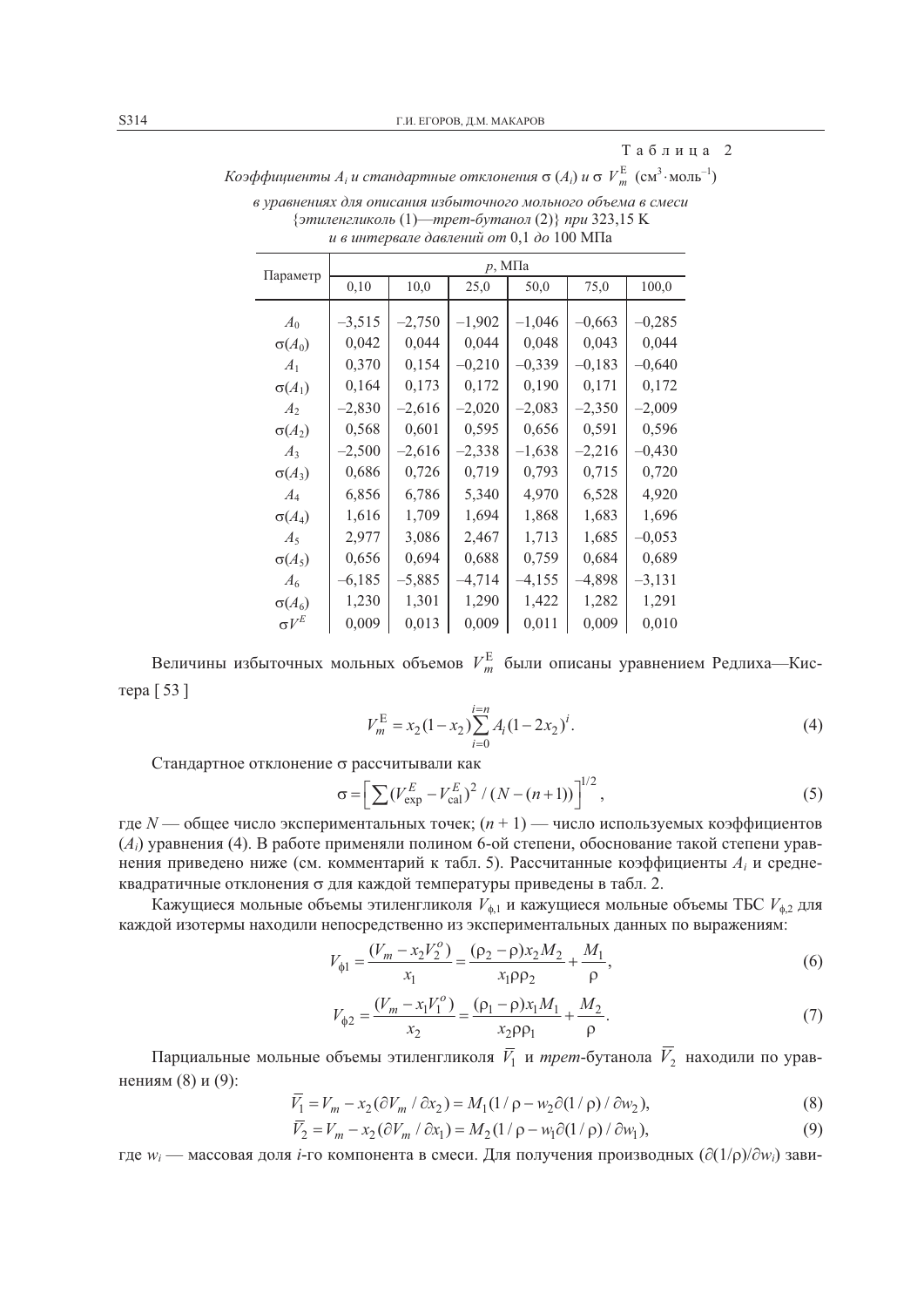симости плотности от массовой доли были описаны полиномом 4-й степени и продифференцированы. Рассчитанные парциальные мольные объемы  $\bar{V}_1$  и  $\bar{V}_2$  приведены в табл. 3 и 4.

Кроме того, парциальные мольные объемы при 323,15 К, при которой плотности и сжимаемости измерены во всем интервале составов, находили по уравнениям:

$$
\overline{V}_1 = V_1^o + V_m^E - x_2 (\partial V_m^E / \partial x_2, \tag{10}
$$

$$
\overline{V}_2 = V_2^o + V_m^E + (1 - x_2)(\partial V_m^E / \partial x_2).
$$
 (11)

Дифференцирование уравнения (4) относительно  $x_2$  в комбинации результатов дифференцирования с уравнениями (10) и (11) приводит к следующим уравнениям для расчета парциальных мольных объемов:

$$
\overline{V}_1 = V_1^o + x_2^2 \sum_{i=0}^{i=n} A_i (1 - 2x_2)^i + 2x_2^2 (1 - x_2) \sum_{i=0}^{i=n} A_i (i) (1 - 2x_2)^{i-1},\tag{12}
$$

$$
\overline{V}_2 = V_2^o + (1 - x_2)^2 \sum_{i=0}^{i=n} A_i (1 - 2x_2)^i - 2x_2 (1 - x_2) \sum_{i=0}^{i=n} A_i (i) (1 - 2x_2)^{i-1}.
$$
\n(13)

Величины  $\bar{V}_1$  и  $\bar{V}_2$ , полученные по уравнениям (8) и (12), (9) и (13) соответственно, отличаются друг от друга не более чем на 0,8 % во всем интервале составов.

Предельные парциальные мольные объемы *трет*-бутанола в этиленгликоле  $\bar{V}_2^{\infty}$  были найдены линейной экстраполяцией соответствующих кажущихся мольных объемов, найденных по уравнениям (6), (7): экстраполяция  $V_{\phi,2}$  к  $x_2 \to 0$  приводит к искомой величине  $\bar{V}_2^{\infty}$ . Экстраполяцию соответствующих кажущихся мольных объемов  $V_{\phi,2}$  проводили в интервале  $x_2$  =  $= 0.01495 \div 0.09781$  по четырем точкам. Погрешность в определении величин  $\bar{V}_2^{\infty}$  составила не более  $\pm 0.05$  см<sup>3</sup>/моль. Результаты аналогичной процедуры нахождения предельных парциальных мольных объемов этиленгликоля в *трет*-бутаноле  $\bar{V}_1^{\infty}$ , технически возможного только при 323,15 К, оказались найденными с большой погрешностью из-за малого количества проработанных составов области малых добавок ЭГ в ТБС, и в дальнейшем рассмотрении они не учитывались.

Поэтому для 323,15 К предельные парциальные мольные объемы этиленгликоля в третбутаноле  $\overline{V_1^{\infty}}$  и *трет*-бутанола в воде  $\overline{V_2^{\infty}}$  были получены из уравнений (12) и (13).

При  $x_2 = 1$  уравнение (12) принимает вид

$$
\overline{V}_1 = V_1^o + \sum_{i=0}^{i=n} A_i (-1)^i,\tag{14}
$$

а при  $x_2 = 0$  уравнение (13) выглядит так:

$$
\overline{V}_2 = V_2^o + \sum_{i=0}^{i=n} A_i.
$$
\n(15)

Для вычисления использовали уравнение 6-й степени. Подбор степени уравнения осуществляли на основе анализа отклонений величин предельных парциальных мольных объемов  $\bar{V}_1^{\infty}$  и  $\bar{V}_2^{\infty}$ при атмосферном давлении, рассчитанных по формулам (14) и (15), и величин  $\bar{V}_1^{\infty}$  и  $\bar{V}_2^{\infty}$ , найденных нами ранее [27] на основе линейной экстраполяции кажущихся мольных объемов  $V_{\phi i}$ , где экстраполяцию проводили в интервале  $x_1 = 0.00380 \div 0.10686$  по семи точкам и в интервале  $x_2 = 0.00193 \div 0.07072$  по девияти точкам. В табл. 5 приведено сравнение этих отклонений. Как видно из этой таблицы, максимально приближенные величины  $\bar{V}_1^{\infty}$  и  $\bar{V}_2^{\infty}$  к данным [27], это результаты, полученные с применением уравнений 6-й степени, которые и приведены в табл. 6.

#### ОБСУЖДЕНИЕ

Как известно, в термодинамических свойствах смеси трет-бутанола с водой наиболее ярко проявляются гидрофобные эффекты, так как молекула ТБС является в некотором плане мо-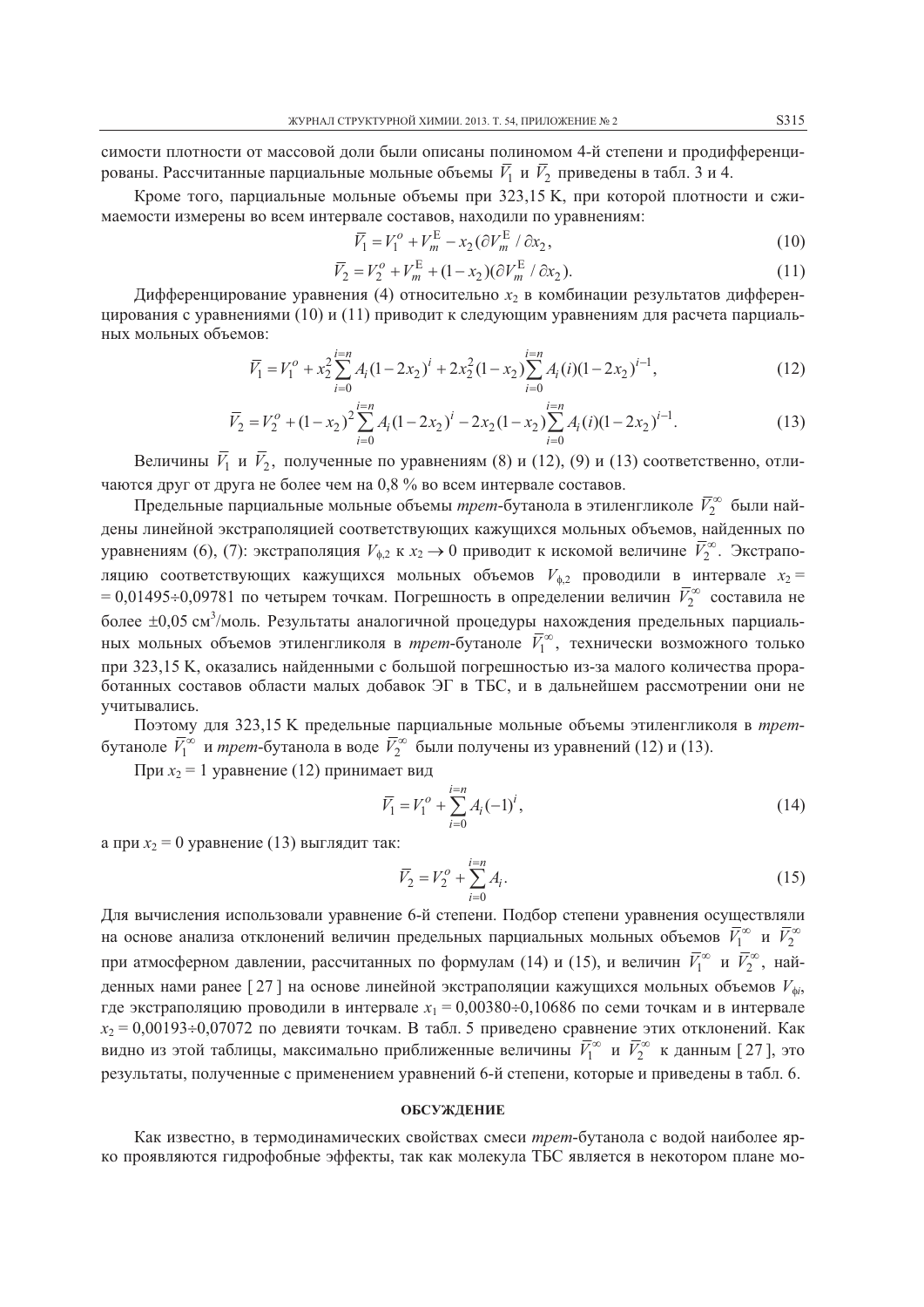Таблица 3

|                                                            |                                                   |      |      |      | $V_1$ при р, МПа |      |       |                                                                                                       |                                                                               |      |      |      | $V_1$ при р, МПа |      |       |
|------------------------------------------------------------|---------------------------------------------------|------|------|------|------------------|------|-------|-------------------------------------------------------------------------------------------------------|-------------------------------------------------------------------------------|------|------|------|------------------|------|-------|
| $x_2$                                                      | T, K                                              | 0,10 | 10,0 | 25,0 | 50,0             | 75,0 | 100,0 | $x_2$                                                                                                 | T, K                                                                          | 0,10 | 10,0 | 25,0 | 50,0             | 75,0 | 100,0 |
|                                                            |                                                   |      |      |      |                  |      |       | 0,00000 278,15 55,24 55,04 54,76 54,32 53,94 53,60 0,40675 278,15 54,81 54,71 54,51 54,16 53,82 53,47 |                                                                               |      |      |      |                  |      |       |
|                                                            | 288,15 55,58 55,38 55,08 54,64 54,24 53,90        |      |      |      |                  |      |       |                                                                                                       | 288, 15 55, 11 54, 97 54, 77 54, 42 54, 07 53, 72                             |      |      |      |                  |      |       |
|                                                            | 298, 15 55, 93 55, 72 55, 43 54, 97 54, 56 54, 19 |      |      |      |                  |      |       |                                                                                                       | 298, 15 55, 42 55, 28 55, 08 54, 74 54, 39 54, 03                             |      |      |      |                  |      |       |
|                                                            | 308, 15 56, 28 56, 07 55, 77 55, 29 54, 87 54, 48 |      |      |      |                  |      |       |                                                                                                       | 308, 15 55, 73 55, 61 55, 41 55, 05 54, 68 54, 31                             |      |      |      |                  |      |       |
|                                                            | 323, 15 56, 83 56, 61 56, 29 55, 78 55, 32 54, 91 |      |      |      |                  |      |       |                                                                                                       | 323, 15 56, 19 56, 04 55, 81 55, 43 55, 05 54, 67                             |      |      |      |                  |      |       |
|                                                            |                                                   |      |      |      |                  |      |       | 0,01495 278,15 55,23 55,05 54,76 54,32 53,94 53,61 0,46429                                            | 278, 15 54, 74 54, 63 54, 44 54, 11 53, 79 53, 47                             |      |      |      |                  |      |       |
|                                                            | 288, 15 55, 58 55, 38 55, 08 54, 63 54, 24 53, 89 |      |      |      |                  |      |       |                                                                                                       | 288, 15 55, 03 54, 91 54, 74 54, 43 54, 10 53, 76                             |      |      |      |                  |      |       |
|                                                            | 298, 15 55, 92 55, 72 55, 42 54, 96 54, 55 54, 19 |      |      |      |                  |      |       |                                                                                                       | 298, 15 55, 33 55, 28 55, 11 54, 80 54, 46 54, 09                             |      |      |      |                  |      |       |
|                                                            | 308,15 56,28 56,07 55,77 55,29 54,86 54,48        |      |      |      |                  |      |       |                                                                                                       | 308,15 55,63 55,55 55,37 55,05 54,70 54,34                                    |      |      |      |                  |      |       |
|                                                            | 323, 15 56, 83 56, 61 56, 28 55, 78 55, 32 54, 91 |      |      |      |                  |      |       |                                                                                                       | 323, 15 56, 05 55, 92 55, 72 55, 39 55, 01 54, 65                             |      |      |      |                  |      |       |
|                                                            |                                                   |      |      |      |                  |      |       | 0,04913 278,15 55,22 55,03 54,75 54,31 53,93 53,60 0,54635                                            | 278, 15 54, 74 54, 51 54, 33 54, 05 53, 77 53, 51                             |      |      |      |                  |      |       |
|                                                            | 288, 15 55, 56 55, 36 55, 07 54, 63 54, 23 53, 89 |      |      |      |                  |      |       |                                                                                                       | 288, 15 55, 01 54, 94 54, 83 54, 58 54, 28 53, 90                             |      |      |      |                  |      |       |
|                                                            | 298, 15 55, 91 55, 71 55, 42 54, 96 54, 55 54, 18 |      |      |      |                  |      |       |                                                                                                       | 298, 15 55, 20 55, 36 55, 27 55, 03 54, 68 54, 23                             |      |      |      |                  |      |       |
|                                                            | 308,15 56,27 56,06 55,76 55,29 54,86 54,48        |      |      |      |                  |      |       |                                                                                                       | 308, 15 55, 45 55, 40 55, 29 55, 03 54, 69 54, 34                             |      |      |      |                  |      |       |
|                                                            | 323, 15 56, 82 56, 60 56, 27 55, 77 55, 31 54, 90 |      |      |      |                  |      |       |                                                                                                       | 323, 15   55, 83   55, 74   55, 59   55, 35   54, 98   54, 64                 |      |      |      |                  |      |       |
| 0,07072                                                    |                                                   |      |      |      |                  |      |       | 278,15 55,20 55,01 54,73 54,30 53,92 53,58 0,59877                                                    | 278, 15 54, 73                                                                |      |      |      |                  |      |       |
|                                                            | 288,15 55,54 55,35 55,06 54,62 54,22 53,87        |      |      |      |                  |      |       |                                                                                                       | 288, 15 54, 97 54, 96 54, 89 54, 71 54, 41 54, 00                             |      |      |      |                  |      |       |
|                                                            | 298,15 55,89 55,70 55,41 54,96 54,54 54,17        |      |      |      |                  |      |       |                                                                                                       | 298, 15 55, 14 55, 50 55, 48 55, 31 54, 93 54, 38                             |      |      |      |                  |      |       |
|                                                            | 308, 15 56, 26 56, 05 55, 75 55, 29 54, 86 54, 47 |      |      |      |                  |      |       |                                                                                                       | 308, 15 55, 35 55, 30 55, 24 55, 03 54, 69 54, 34                             |      |      |      |                  |      |       |
|                                                            | 323, 15 56, 81 56, 59 56, 26 55, 77 55, 31 54, 90 |      |      |      |                  |      |       |                                                                                                       | 323, 15 55, 65 55, 60 55, 50 55, 31 54, 95 54, 64                             |      |      |      |                  |      |       |
|                                                            |                                                   |      |      |      |                  |      |       | 0,09781 278,15 55,18 54,98 54,70 54,28 53,89 53,55 0,67850                                            | 278, 15 54, 74                                                                |      |      |      |                  |      |       |
|                                                            | 288, 15 55, 52 55, 33 55, 05 54, 61 54, 21 53, 85 |      |      |      |                  |      |       |                                                                                                       | 288,15 54,94                                                                  |      |      |      |                  |      |       |
|                                                            | 298, 15 55, 87 55, 67 55, 39 54, 94 54, 53 54, 15 |      |      |      |                  |      |       |                                                                                                       | 298,15 55,09                                                                  |      |      |      |                  |      |       |
|                                                            | 308, 15 56, 22 56, 01 55, 71 55, 25 54, 83 54, 44 |      |      |      |                  |      |       |                                                                                                       | 308, 15 55, 19 55, 10 55, 15 55, 05 54, 71 54, 37                             |      |      |      |                  |      |       |
|                                                            | 323, 15 56, 77 56, 56 56, 24 55, 74 55, 29 54, 89 |      |      |      |                  |      |       |                                                                                                       | 323, 15 55, 31 55, 37 55, 38 55, 29 54, 93 54, 67                             |      |      |      |                  |      |       |
| 0,14068 278,15 55,11 54,91 54,64 54,23 53,84 53,49 0,78907 |                                                   |      |      |      |                  |      |       |                                                                                                       | 278,15 54,69                                                                  |      |      |      |                  |      |       |
|                                                            | 288, 15 55, 44 55, 25 54, 98 54, 55 54, 15 53, 79 |      |      |      |                  |      |       |                                                                                                       | 288, 15 54, 83                                                                |      |      |      |                  |      |       |
|                                                            | 298, 15 55, 79 55, 59 55, 31 54, 87 54, 46 54, 08 |      |      |      |                  |      |       |                                                                                                       | 298,15 54,90                                                                  |      |      |      |                  |      |       |
|                                                            | 308, 15 56, 14 55, 93 55, 64 55, 19 54, 77 54, 38 |      |      |      |                  |      |       |                                                                                                       | 308,15 54,83                                                                  |      |      |      |                  |      |       |
|                                                            | 323, 15 56, 68 56, 47 56, 16 55, 67 55, 23 54, 83 |      |      |      |                  |      |       |                                                                                                       | 323, 15 54, 67 54, 93 55, 17 55, 20 54, 93 54, 76                             |      |      |      |                  |      |       |
|                                                            |                                                   |      |      |      |                  |      |       | 0,23195 278,15 54,99 54,82 54,57 54,17 53,79 53,44 0,87505 278,15 54,67                               |                                                                               |      |      |      |                  |      |       |
|                                                            | 288, 15 55, 31 55, 13 54, 87 54, 47 54, 08 53, 72 |      |      |      |                  |      |       |                                                                                                       | 288, 15 54, 70                                                                |      |      |      |                  |      |       |
|                                                            | 298, 15 55, 65 55, 45 55, 19 54, 78 54, 38 54, 00 |      |      |      |                  |      |       |                                                                                                       | 298, 15 54, 73<br>308,15 54,44                                                |      |      |      |                  |      |       |
|                                                            | 308, 15 55, 99 55, 79 55, 53 55, 10 54, 69 54, 30 |      |      |      |                  |      |       |                                                                                                       | 323, 15 53, 96 54, 47 54, 94 55, 07 54, 92 54, 85                             |      |      |      |                  |      |       |
|                                                            | 323, 15 56, 52 56, 33 56, 04 55, 57 55, 16 54, 76 |      |      |      |                  |      |       |                                                                                                       |                                                                               |      |      |      |                  |      |       |
|                                                            | 288, 15 55, 20 55, 04 54, 81 54, 43 54, 06 53, 70 |      |      |      |                  |      |       | 0,32678 278,15 54,90 54,77 54,54 54,17 53,81 53,45 0,94614 298,15 54,53                               |                                                                               |      |      |      |                  |      |       |
|                                                            | 298, 15 55, 54 55, 35 55, 11 54, 73 54, 36 54, 00 |      |      |      |                  |      |       |                                                                                                       | 308,15 54,00<br>323, 15   53, 16   53, 92   54, 65   54, 89   54, 84   54, 92 |      |      |      |                  |      |       |
|                                                            |                                                   |      |      |      |                  |      |       | 308,15 55,83 55,67 55,44 55,04 54,65 54,26 1,00000 298,15 54,08                                       |                                                                               |      |      |      |                  |      |       |
|                                                            | 323, 15 56, 33 56, 16 55, 90 55, 48 55, 08 54, 68 |      |      |      |                  |      |       |                                                                                                       | 308,15 51,96                                                                  |      |      |      |                  |      |       |
|                                                            |                                                   |      |      |      |                  |      |       |                                                                                                       | 323, 15 50, 31 51, 77 53, 07 53, 73 54, 65 55, 53                             |      |      |      |                  |      |       |
|                                                            |                                                   |      |      |      |                  |      |       |                                                                                                       |                                                                               |      |      |      |                  |      |       |

Парциальные мольные объемы этиленгликоля  $\overline{V}_1$  (см<sup>3</sup>·моль<sup>-1</sup>) в смеси {этиленгликоль (1) + трет-<br>бутанол (2)} в интервале температур от 278,15 до 323,15 K и давлений от 0,1 до 100 MПа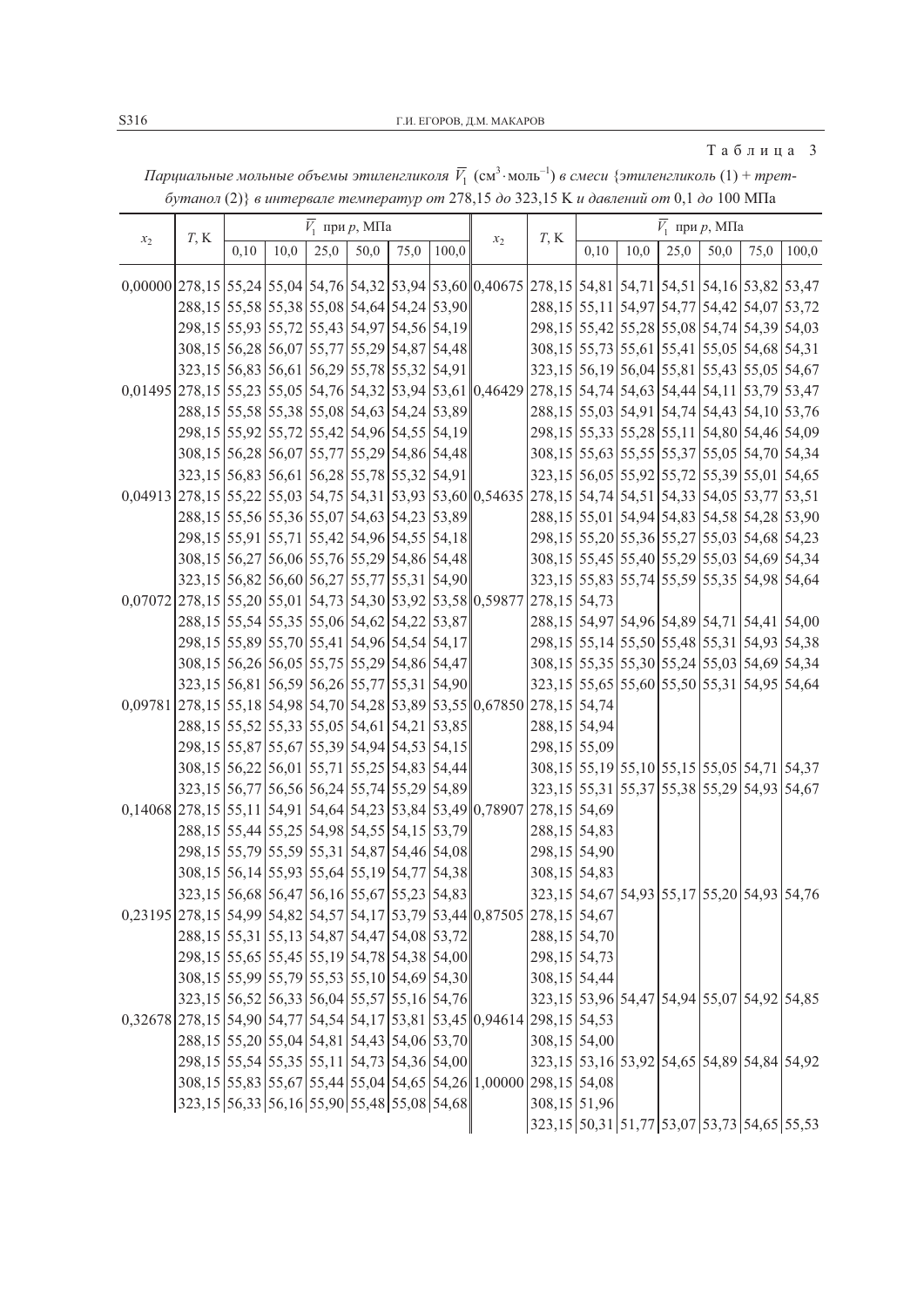Таблица 4

|                                                       |                                                   |      |      |      | $V_2$ при $p$ , МПа |      |       |                                                                                               |                                                               |      |      |      | $V_2$ при $p$ , МПа |      |       |
|-------------------------------------------------------|---------------------------------------------------|------|------|------|---------------------|------|-------|-----------------------------------------------------------------------------------------------|---------------------------------------------------------------|------|------|------|---------------------|------|-------|
| $x_2$                                                 | T, K                                              | 0,10 | 10,0 | 25,0 | 50,0                | 75,0 | 100,0 | $x_2$                                                                                         | T, K                                                          | 0,10 | 10,0 | 25,0 | 50,0                | 75,0 | 100,0 |
| $0,00000$  278,15 90,04 89,44 88,61 87,37 86,25 85,27 |                                                   |      |      |      |                     |      |       |                                                                                               | 308,15 95,55 94,60 93,29 91,41 89,88 88,71                    |      |      |      |                     |      |       |
|                                                       | 288,15 90,74 90,22 89,39 88,03 86,66 85,31        |      |      |      |                     |      |       |                                                                                               | 323, 15 97, 14 96, 14 94, 75 92, 69 91, 01 89, 69             |      |      |      |                     |      |       |
|                                                       |                                                   |      |      |      |                     |      |       | 298,15 91,42 90,75 89,85 88,44 87,11 85,89 0,46429                                            | 278,15 92,67 91,85 90,75 89,12 87,75 86,64                    |      |      |      |                     |      |       |
|                                                       | 308,15 92,29 91,69 90,76 89,29 87,89 86,54        |      |      |      |                     |      |       |                                                                                               | 288,15 93,63 92,78 91,59 89,86 88,45 87,36                    |      |      |      |                     |      |       |
|                                                       | 323, 15 93, 47 92, 89 91, 86 90, 29 88, 97 87, 97 |      |      |      |                     |      |       |                                                                                               | 298,15 94,65 93,68 92,40 90,56 89,09 87,97                    |      |      |      |                     |      |       |
| 0,01495 278,15 90,21 89,45 88,77 87,59 86,37 85,07    |                                                   |      |      |      |                     |      |       |                                                                                               | 308,15 95,67 94,68 93,33 91,40 89,87 88,69                    |      |      |      |                     |      |       |
|                                                       | 288,15 90,91 90,34 89,64 88,41 87,11 85,74        |      |      |      |                     |      |       |                                                                                               | 323, 15 97, 30 96, 27 94, 84 92, 73 91, 03 89, 70             |      |      |      |                     |      |       |
|                                                       |                                                   |      |      |      |                     |      |       | 298,15 91,85 91,10 90,35 89,06 87,73 86,37 0,54635 278,15 92,73 92,01 90,90 89,24 87,82 86,64 |                                                               |      |      |      |                     |      |       |
|                                                       | 308,15 92,55 91,72 90,88 89,51 88,20 86,95        |      |      |      |                     |      |       |                                                                                               | 288, 15 93, 71 92, 82 91, 57 89, 77 88, 33 87, 25             |      |      |      |                     |      |       |
|                                                       | 323,15 93,81 93,17 92,18 90,55 89,35 88,18        |      |      |      |                     |      |       |                                                                                               | 298,15 94,71 93,58 92,23 90,32 88,85 87,81                    |      |      |      |                     |      |       |
| 0,04913 278,15 90,70 90,06 89,31 88,07 86,83 85,59    |                                                   |      |      |      |                     |      |       |                                                                                               | 308,15 95,77 94,76 93,35 91,36 89,80 88,61                    |      |      |      |                     |      |       |
|                                                       | 288, 15 91, 46 90, 84 90, 04 88, 74 87, 47 86, 22 |      |      |      |                     |      |       |                                                                                               | 323, 15 97, 51 96, 43 94, 94 92, 75 91, 04 89, 69             |      |      |      |                     |      |       |
|                                                       |                                                   |      |      |      |                     |      |       | 298,15 92,35 91,61 90,75 89,38 88,08 86,85 0,59877                                            | 278,15 92,74                                                  |      |      |      |                     |      |       |
|                                                       | 308,15 93,11 92,36 91,43 89,98 88,66 87,45        |      |      |      |                     |      |       |                                                                                               | 288,15 93,72 92,79 91,50 89,66 88,21 87,17                    |      |      |      |                     |      |       |
|                                                       | 323, 15 94, 43 93, 71 92, 65 91, 00 89, 68 88, 48 |      |      |      |                     |      |       |                                                                                               | 298, 15   94, 75   93, 52   92, 11   90, 16   88, 71   87, 75 |      |      |      |                     |      |       |
| 0,07072 278,15 90,97 90,37 89,59 88,30 87,06 85,85    |                                                   |      |      |      |                     |      |       |                                                                                               | 308,15 95,85 94,83 93,38 91,35 89,79 88,57                    |      |      |      |                     |      |       |
|                                                       | 288, 15 91, 75 91, 11 90, 27 88, 92 87, 65 86, 46 |      |      |      |                     |      |       |                                                                                               | 323, 15 97, 63 96, 51 94, 98 92, 75 91, 03 89, 67             |      |      |      |                     |      |       |
|                                                       |                                                   |      |      |      |                     |      |       | 298,15 92,63 91,89 90,99 89,58 88,28 87,11 0,67850                                            | 278, 15 92, 76                                                |      |      |      |                     |      |       |
|                                                       | 308, 15 93, 43 92, 70 91, 73 90, 23 88, 90 87, 71 |      |      |      |                     |      |       |                                                                                               | 288,15 93,76                                                  |      |      |      |                     |      |       |
|                                                       | 323, 15 94, 77 94, 02 92, 91 91, 25 89, 86 88, 66 |      |      |      |                     |      |       |                                                                                               | 298,15 94,87                                                  |      |      |      |                     |      |       |
| 0,09781 278,15 91,27 90,70 89,86 88,53 87,28 86,11    |                                                   |      |      |      |                     |      |       |                                                                                               | 308,15 95,98 94,98 93,48 91,39 89,83 88,63                    |      |      |      |                     |      |       |
|                                                       | 288,15 92,08 91,42 90,52 89,13 87,86 86,72        |      |      |      |                     |      |       |                                                                                               | 323, 15 97, 81 96, 64 95, 06 92, 79 91, 04 89, 64             |      |      |      |                     |      |       |
|                                                       |                                                   |      |      |      |                     |      |       | 298,15 92,93 92,21 91,25 89,78 88,50 87,38 0,78907                                            | 278, 15 92, 73                                                |      |      |      |                     |      |       |
|                                                       | 308,15 93,75 93,04 92,02 90,48 89,12 87,96        |      |      |      |                     |      |       |                                                                                               | 288,15 93,78                                                  |      |      |      |                     |      |       |
|                                                       | 323, 15 95, 14 94, 34 93, 20 91, 51 90, 06 88, 84 |      |      |      |                     |      |       |                                                                                               | 298,15 94,91                                                  |      |      |      |                     |      |       |
| 0,14068 278,15 91,64 91,06 90,17 88,78 87,51 86,38    |                                                   |      |      |      |                     |      |       |                                                                                               | 308,15 96,11                                                  |      |      |      |                     |      |       |
|                                                       | 288,15 92,48 91,78 90,82 89,36 88,09 87,01        |      |      |      |                     |      |       |                                                                                               | 323, 15   98, 06   96, 82   95, 16   92, 82   91, 07   89, 62 |      |      |      |                     |      |       |
|                                                       |                                                   |      |      |      |                     |      |       | 298,15 93,31 92,60 91,57 90,04 88,73 87,66 0,87505 278,15 92,76                               |                                                               |      |      |      |                     |      |       |
|                                                       | 308,15 94,18 93,47 92,38 90,77 89,39 88,25        |      |      |      |                     |      |       |                                                                                               | 288,15 93,82                                                  |      |      |      |                     |      |       |
|                                                       | 323, 15 95, 59 94, 74 93, 55 91, 81 90, 28 89, 04 |      |      |      |                     |      |       |                                                                                               | 298,15 94,94                                                  |      |      |      |                     |      |       |
| 0,23195 278,15 92,21 91,51 90,52 89,04 87,76 86,70    |                                                   |      |      |      |                     |      |       |                                                                                               | 308,15 96,20                                                  |      |      |      |                     |      |       |
|                                                       | 288,15 93,09 92,34 91,29 89,74 88,44 87,38        |      |      |      |                     |      |       |                                                                                               | 323, 15 98, 22 96, 95 95, 22 92, 86 91, 11 89, 63             |      |      |      |                     |      |       |
|                                                       |                                                   |      |      |      |                     |      |       | 298,15 93,94 93,23 92,11 90,47 89,11 88,04 0,94614 278,15                                     |                                                               |      |      |      |                     |      |       |
|                                                       | 308,15 94,86 94,08 92,90 91,16 89,73 88,59        |      |      |      |                     |      |       |                                                                                               | 288,15                                                        |      |      |      |                     |      |       |
|                                                       | 323, 15 96, 34 95, 42 94, 15 92, 29 90, 67 89, 40 |      |      |      |                     |      |       |                                                                                               | 298,15 94,95                                                  |      |      |      |                     |      |       |
| 0,32678 278,15 92,54 91,73 90,68 89,12 87,82 86,75    |                                                   |      |      |      |                     |      |       |                                                                                               | 308,15 96,21                                                  |      |      |      |                     |      |       |
|                                                       | 288, 15 93, 46 92, 68 91, 57 89, 94 88, 58 87, 50 |      |      |      |                     |      |       |                                                                                               | 323, 15 98, 25 96, 95 95, 21 92, 86 91, 09 89, 62             |      |      |      |                     |      |       |
|                                                       |                                                   |      |      |      |                     |      |       | 298,15 94,37 93,60 92,42 90,70 89,27 88,14 1,00000 278,15                                     |                                                               |      |      |      |                     |      |       |
|                                                       | 308,15 95,29 94,41 93,16 91,34 89,84 88,68        |      |      |      |                     |      |       |                                                                                               | 288,15                                                        |      |      |      |                     |      |       |
|                                                       | 323,15 96,82 95,86 94,53 92,56 90,89 89,58        |      |      |      |                     |      |       |                                                                                               | 298,15 94,96                                                  |      |      |      |                     |      |       |
| 0,40675 278,15 92,66 91,81 90,73 89,13 87,79 86,70    |                                                   |      |      |      |                     |      |       |                                                                                               | 308,15 96,23                                                  |      |      |      |                     |      |       |
|                                                       | 288,15 93,61 92,79 91,63 89,94 88,54 87,44        |      |      |      |                     |      |       |                                                                                               | 323,15 98,30 96,98 95,23 92,87 91,07 89,59                    |      |      |      |                     |      |       |
|                                                       | 298,15 94,57 93,70 92,46 90,67 89,21 88,07        |      |      |      |                     |      |       |                                                                                               |                                                               |      |      |      |                     |      |       |

Парциальные мольные объемы трет-бутанола  $\bar{V}_2$  (см<sup>3</sup>·моль<sup>-1</sup>) в смеси {этиленгликоль (1) + третбутанол (2)} в интервале температур от 278,15 до 323,15 К и давлений от 0,1 до 100 МПа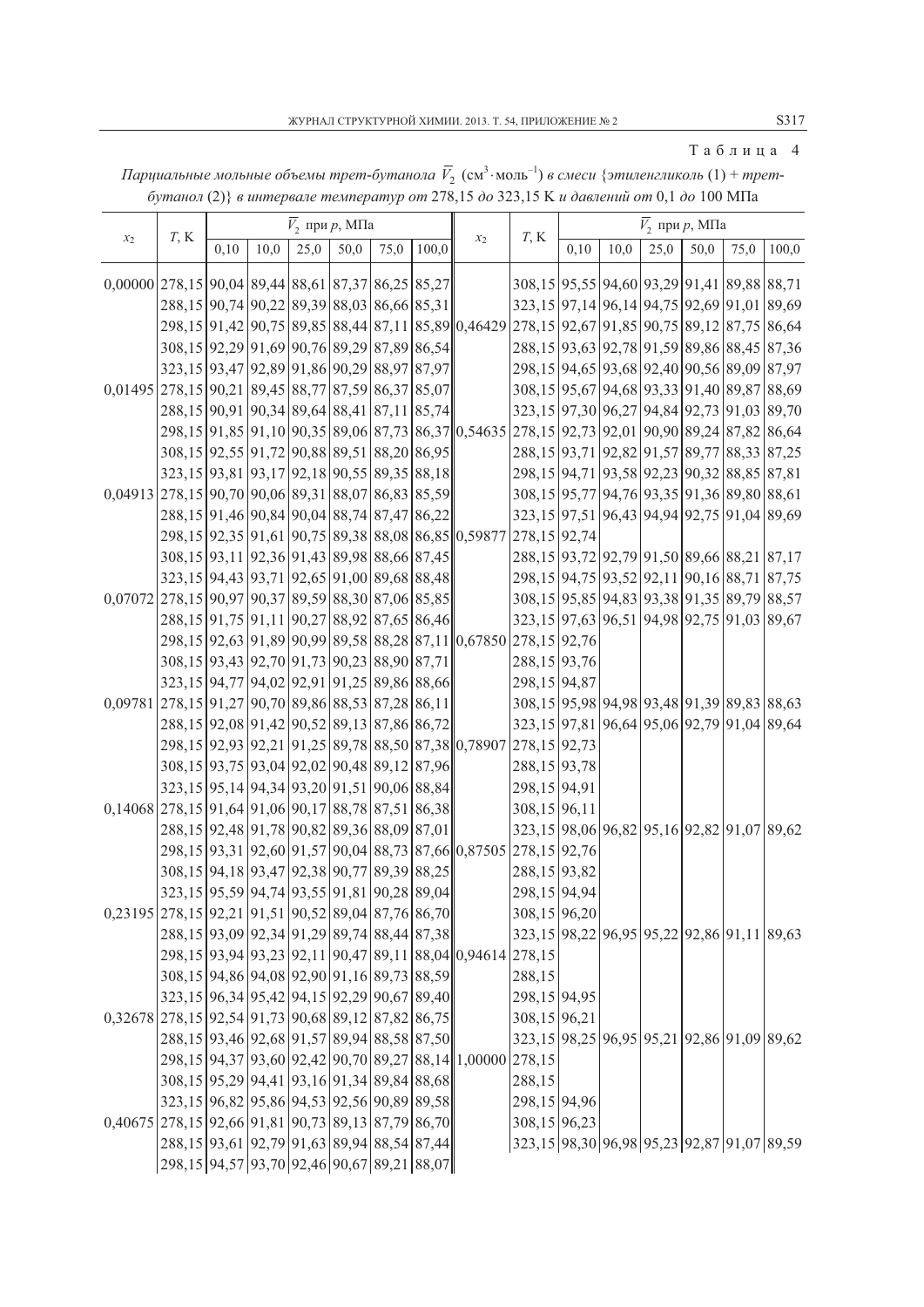Таблина 5

Предельные парциальные молярные объемы этиленгликоля в трет-бутаноле  $\bar{V}_1^{\infty}$ и трет-бутанола в этиленгликоле  $\bar{V}_2^{\infty}$  (см<sup>3</sup>·моль<sup>-1</sup>) при 323,15 К и 0,101 МПа, рассчитанные с применением уравнений разной степени полинома і

| Парциальный                       | Данные         | Степень полинома <i>і</i> |  |  |  |  |                                                                                                      |       |       |  |  |  |
|-----------------------------------|----------------|---------------------------|--|--|--|--|------------------------------------------------------------------------------------------------------|-------|-------|--|--|--|
| молярный объем                    | работы [27]    |                           |  |  |  |  |                                                                                                      |       |       |  |  |  |
| $\frac{1}{\sqrt{2}}\infty$<br>ಕಾ∞ | 50,10<br>93,45 | 52,07<br>93,70            |  |  |  |  | $51,94$   51,66   51,37   50,31   50,38  <br>  93,77   93,64   93,74   93,47   93,46   93,35   93,36 | 49.48 | 49.36 |  |  |  |

Таблица 6

Предельные парциальные молярные объемы этиленгликоля в трет-бутаноле  $\bar{V}_1^{\infty}$ и трет-бутанола в этиленгликоле  $\bar{V}_2^{\infty}$  (см<sup>3</sup> $\cdot$ моль<sup>-1</sup>) при 323,15 К и интервале

давлений от 0,1 до 100 МПа, рассчитанные по уравнениям (14) и (15)

| и экстраполяцией кажущихся мольных объемов $V_{\phi,i}$ |  |
|---------------------------------------------------------|--|
|---------------------------------------------------------|--|

| Парциальный          | Расчет                             | при $p$ , МПа |       |       |       |       |       |  |  |  |  |
|----------------------|------------------------------------|---------------|-------|-------|-------|-------|-------|--|--|--|--|
| молярный объем       |                                    | 0.10          | 10,0  | 25.0  | 50.0  | 75.0  | 100,0 |  |  |  |  |
| $\bar{V}_1^{\infty}$ | yp. (14)                           | 50,31         | 51,77 | 53,07 | 53,73 | 54,65 | 55,53 |  |  |  |  |
|                      | $V_{\phi,1}$ K $x_1 \to 0$         | 51,96         | 53,26 | 54,25 | 54,64 | 55.41 | 55,60 |  |  |  |  |
| $\bar{V}_2^{\infty}$ | yp. (15)                           | 93.47         | 92,89 | 91,86 | 90.29 | 88.97 | 87.97 |  |  |  |  |
|                      | $V_{\phi,2}$ K $x_2 \to 0$   93,60 |               | 92,98 | 91,93 | 90,37 | 89,06 | 88,05 |  |  |  |  |

дельной для исследования такого процесса. Попадание гидрофобной молекулы в воду при комнатной температуре сопровождается уменьшением парциальной молярной энтропии и парциального мольного объема растворенного вещества ( $\Delta \overline{S}$  < 0 и  $\Delta \overline{V}$  < 0), увеличением парциальной теплоемкости ( $\Delta\overline{C}_n$  > 0) и уменьшением при низкой температуре энтальпии ( $\Delta H$  < 0) [54—56]. Проявление гидрофобных эффектов на термодинамических свойствах смеси {вода+трет-бутанол} связано прежде всего с особенностями структуры воды [57-63].

Аналогично гидрофобным проявлениям, сольвофобные эффекты возможны в неводных системах. На наш взгляд, сильные проявления сольвофобных эффектов в неводных системах возможны лишь при следующих условиях:

- растворитель должен иметь развитую пространственную сеть сильных межмолекулярных взаимодействий. И трудно представить, что это не сетка водородных связей;

- структура растворителя должна быть строго упорядочена и одинакова во всем объеме, т.е. она не может быть "аморфной";

— растворители должны иметь большой свободный молекулярный объем;

- размеры молекул растворителя во всех их возможных конформационных состояниях должны быть намного меньше межмолекулярного расстояния между ними в образованной структуре;

- возможность постоянного нахождения некоторого среднестатистического количества молекул растворителя (или какой-то части молекулы) не только в узлах единичной структурной ячейки пространственной сетки, но и внутри их;

- объем молекулы растворенного вещества или объемы имеющихся "выступающих" у нее частей при измеряемых параметрах состояния должны быть меньше объема образуемой единичной структурной ячейки.

И так как структуры в неволных растворителях по сравнению с волой менее выражены. проявления сольвофобных эффектов по сравнению с гидрофобными очень слабые и обнару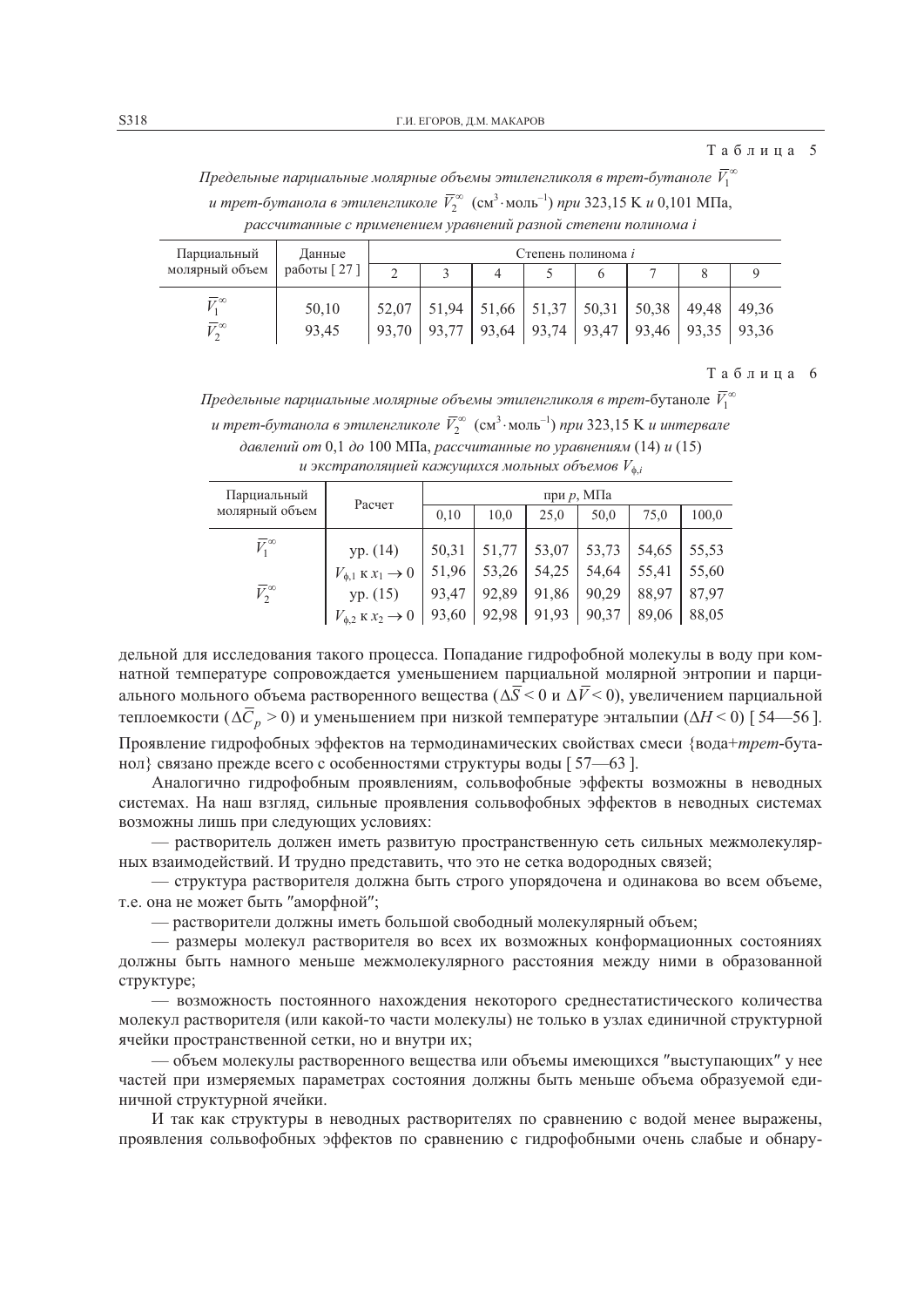*Puc. 1.* Избыточные мольные объемы  $V_m^{\text{E}}$  смеси {этиленгликоль  $(1)$  + *mpem*-бутанол  $(2)$ } в зависимости от мольной доли  $x_2$  при 323,15 К и разных давлениях (МПа):  $-0.1, \bullet -10, \bullet -25$  MIIa,  $\mathbf{v} - 50, \bullet -75, \bullet -100.$ Точки рассчитаны из эксперимента; линии рассчитаны по уравнению Редлиха-Кистера

жить их довольно трудно. За проявление сольвофобного эффекта можно принять как смещение конформационного равновесия у молекул одного из компонентов смеси, так и результат применения той или иной несовершенной математической обработки



экспериментальных данных. Поэтому зачастую к сообщениям об обнаружении сольвофобных эффектов в неводных системах следует относиться осторожно. Хотя этиленгликоль имеет сетку водородных связей и большое свободное пространство, *а priori* сомнительно, что молекула трет-бутанола в качестве растворенного вещества может являться щупом для исследования сольвофобных эффектов в этиленгликоле. Более удобным инструментом для такой системы, вероятно, является использование в качестве растворенного вещества инертных газов.

В данной работе из результатов измерения объемных свойств смеси {этиленгликоль+ +трет-бутанол} в широком интервале давлений, температур и составов предлагаются вниманию следующие результаты.

Величины избыточных мольных объемов, как показано на рис. 1, отрицательны: образование смеси ЭГ—ТБС сопровождается либо более сильным межмолекулярным взаимодействием между этиленгликолем и трет-бутанолом, либо более эффективной геометрической упаковкой смеси. С ростом давления абсолютная величина  $V_m^E$  уменьшается, словно происходит ослабление взаимодействия между молекулами ЭГ и ТБС. По-видимому, это связано с тем, что влияние давления на ассоциативные равновесия в индивидуальных растворителях ЭГ и ТБС более сильное, чем на образование ассоциатов ЭГ ··· ТБС. Кроме того, повышение давления, например, при 323,15 К приводит к смещению минимума в область составов с меньшим содержанием трет-бутанола в смеси. Аналогичное смещение наблюдается и при понижении температуры

в условиях атмосферного давления [27].

Основным поводом расчета кажущихся мольных объемов этиленгликоля и трет-бутанола в данной работе является вычисление предельных парциальных мольных объемов компонентов смеси. По определению, кажущийся мольный объем одного из компонентов в бинарной смеси - это его предполагаемое изменение в смеси, согласно мольной доле, при условии, что мольный объем второго компонента в смеси не изменяется и он равен мольному объему чистого растворителя. Однако отдельное рассмотрение концентрационных зависимостей кажущихся мольных объемов компонентов также полезно, так как не содержит дифференциального вычисления и его анализ позволяет судить о наличии взаимодействии между компонентами смеси в области крайних составов [27, 64].

На рис. 2 приведены зависимости кажущихся мольных объемов этиленгликоля  $V_{\phi,1}$ и трет-бутанола  $V_{\phi,2}$  в смеси при 323,15 К — единственной температуре, при которой измерения были возможны во всем интервале составов и при давлении до 100 МПа без фазовых изменений. Как видно из приведенного рисунка, кажущиеся мольные объемы этиленгликоля  $V_{\phi}$ в области составов, близких к  $x_2 \approx 1$ , характеризуются большими изменениями: при низких давлениях происходит резкое уменьшение величины  $V_{\phi,1}$  в этом узком концентрационном интервале составов, рост давления приводит к уменьшению этого падения и при 100 МПа величина  $V_{\phi,1}$ монотонно растет. Величины  $V_{\phi,2}$  с ростом концентрации ТБС увеличиваются, если при атмосферном давлении это происходит во всем интервале составов, то рост давления до 100 МПа приводит к неизменности объема  $V_{\phi,2}$  в области составов  $0, 6 \le x_2 \le 1, 0$ .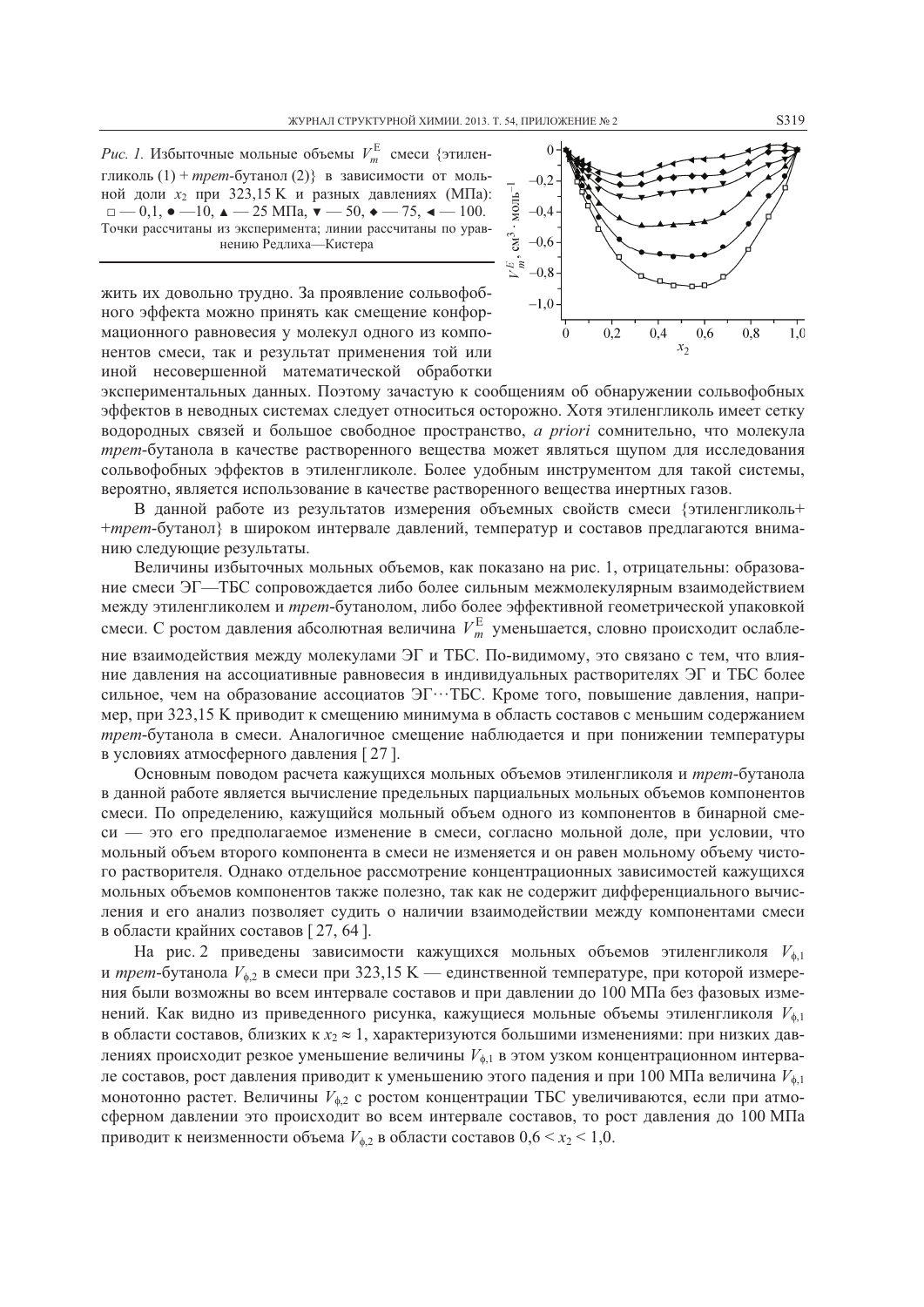

Рис. 2. Кажущиеся мольные объемы этиленгликоля  $V_{\phi,1}$  (а) и трет-бутанола  $V_{\phi,2}$  (б) в смеси {этиленгликоль (1) + трет-бутанол (2)} в зависимости от мольной доли  $x_2$  при 323,15 К и разных давлениях (МПа):  $-0.1, \bullet -10, \bullet -25, \bullet -50, \bullet -75, \bullet -100$ 



*Рис.* 3. Парциальные мольные объемы этиленгликоля  $\bar{V}_1$  (*a*) и *трет*-бутанола  $\bar{V}_2$  (*6*) в смеси {этиленгликоль (1) + трет-бутанол (2)} в зависимости от мольной доли  $x_2$  при 278,15 К и разных давлениях (МПа):  $-0.1, \bullet -10, \bullet -25, \bullet -50, \bullet -75, \bullet -100$ 

Парциальный мольный объем ЭГ  $\bar{V}_1$  при атмосферном давлении с ростом концентрации ТБС, как показано на рис. 3, а-5, а, уменьшается при всех температурах, а рост давления и снижение температуры приводят к уменьшению этой тенденции, означающему, что ЭГ в смеси с ТБС при малых давлениях и высоких температурах занимает еще меньший объем относительно собственного объема в индивидуальном растворителе при тех же параметрах состояния, и это может быть объяснено повышением влияния внутримолекулярной водородной связи в молекуле ЭГ. Кроме того, уменьшение парциального мольного объема ЭГ при малом его содержании в смеси может быть связано с изменениями в структуре трет-бутанола, так как уменьшение  $\bar{V}_1$  при  $x_2 > 0.7$  происходит при температуре выше температуры плавления третичного бутанола. Молекулы трет-бутанола, находящиеся в растворе при температуре ниже температуры плавления, характеризуются заторможенностью молекулярных движений, возможно даже ограничением степени свободы, что не позволяет образовывать им собственные структуры. Однако, при  $T > 298$  К при составах смеси, близких к  $x_2 = 1$ , величины  $\overline{V}_1$  резко уменьшаются, что связано с образованием собственной структуры ТБС, хотя с ростом температуры среднестатистическая длина формирующихся водородосвязанных цепей из молекул ТБС должна снижаться, но их подвижность будет расти. Как видно, зависимости  $\overline{V}_1 = f(x_2)$  в области со-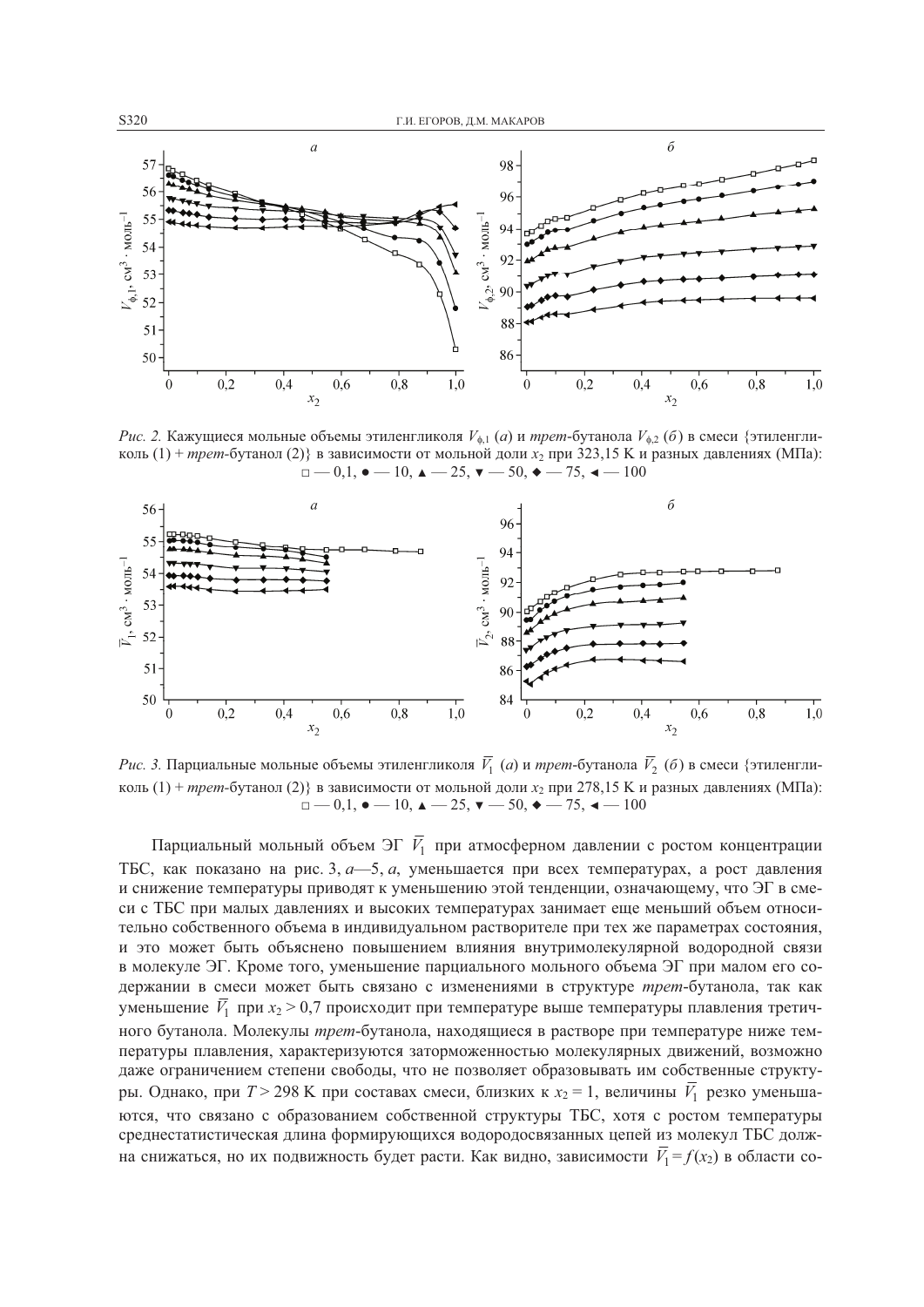

*Рис. 4.* Парциальные мольные объемы этиленгликоля  $\bar{V}_1$  (*a*) и *трет*-бутанола  $\bar{V}_2$  (*6*) в смеси {этиленгликоль (1) + трет-бутанол (2) в зависимости от мольной доли  $x_2$  при 0,101 МПа и разных температурах (К):  $-278,15, \bullet -288,15, \bullet -298,15, \bullet -308,15, \bullet -323,15$ 



*Рис. 5.* Парциальные мольные объемы этиленгликоля  $\bar{V}_1$  (*a*) и *трет*-бутанола  $\bar{V}_2$  (*6*) в смеси {этиленгликоль (1) + трет-бутанол (2)} в зависимости от мольной доли  $x_2$  при 100 МПа и разных температурах (K):  $-278,15, \bullet -288,15, \bullet -298,15, \bullet -308,15, \bullet -323,15$ 

ставов с большим содержанием ТБС также характеризуются наличием области температурной инверсии.

Как показано на рис. 3,  $6$ —5,  $6$  (рисунки приведены в одном масштабе), парциальный мольный объем *трет*-бутанола  $\bar{V}_2$  с ростом содержания ТБС в интервале  $0 \le x_2 \le 0.2$  увеличивается при всех давлениях и температурах, но повышение давления или понижение температуры приводит к нивелированию этого изменения.

Парциальные мольные объемы при бесконечном разбавлении  $\overline{V}_i^{\infty}$  являются важными характеристиками, позволяющими исключить контактное взаимодействие растворенных частиц друг с другом. Однако все изменения величины  $\bar{V}_1^{\infty}$  в значительной степени определяются изменением упаковки растворителя (влиянием растворенного вещества на эту упаковку или влиянием растворителя на состояние и соотношение всех устойчивых при данных параметрах состояния конформеров растворенного вещества).

Как показано на рис. 6, предельный парциальный мольный объем ТБС  $\bar{V}_2^{\infty}$  с ростом давления уменьшается (как у большинства органических растворителей) при всех температурах,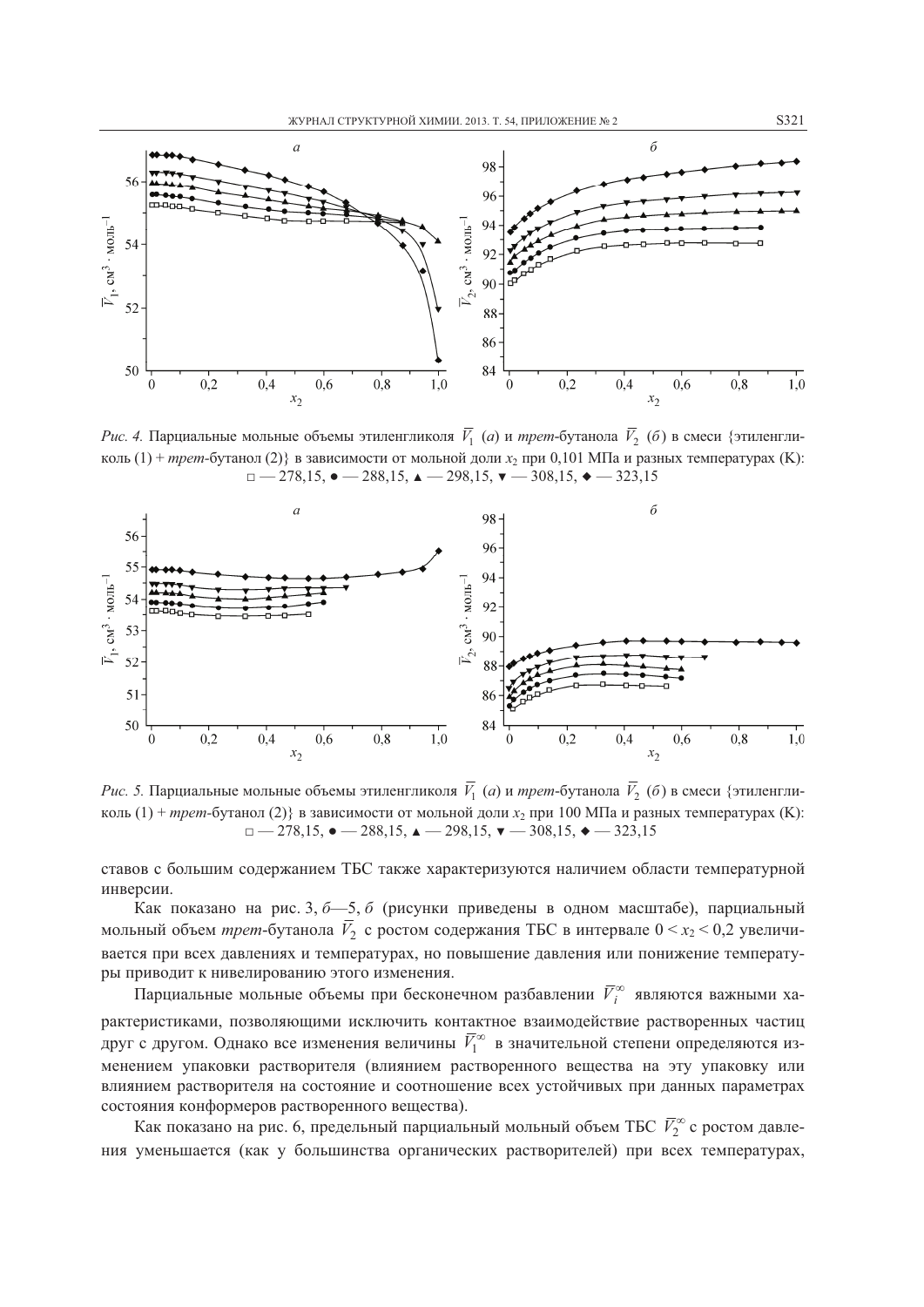İ

 $\mathbf{I}$ 

I



|  | $Puc$ . 6. Предельные парциальные мольные объемы этилен-                                               |  |
|--|--------------------------------------------------------------------------------------------------------|--|
|  | ликоля $\bar{V}_1^{\infty}$ ( $\diamond$ ) в <i>трет</i> -бутаноле при 323,15 К и предель-             |  |
|  | ные парциальные мольные объемы <i>трет</i> -бутанола $\bar{V}_2^{\infty}$                              |  |
|  | з этиленгликоле при разных температурах (K): ■ $-278,15,$                                              |  |
|  | $\bullet$ - 288,15, $\triangle$ - 298,15, $\blacktriangledown$ - 308,15, $\blacktriangledown$ - 323,15 |  |

а предельный парциальный мольный объем этиленгликоля  $\bar{V}_1^{\infty}$  — увеличивается, т.е. ЭГ в смеси с *трет*бутанолом при предельно разбавленных концентрациях проявляет расширение при увеличении давления, т.е. "отрицательную сжимаемость". Ранее "отрица-

тельную сжимаемость" предельных парциальных мольных объемов в смесях {вода+третбутанол} была обнаружена у ТБС [65], в смесях  $\{$ вода+метилбензол},  $\{$ вода+этилбензол},  $\{$ вода+пропилбензол} у предельных парциальных мольных объемов алкилбензолов [66,67], у предельных парциальных объемов аминокислот аланина и глицина в воде [68]. Кроме того, ранее было показано, что смеси {этиленгликоль+трет-бутанол} характеризуются "отрицательной расширяемостью" — предельный парциальный мольный объем этиленгликоля  $V_1^{\infty}$ с ростом температуры уменьшается, т.е. ЭГ в смеси испытывает "сжатие" при увеличении температуры.

Если причины, приводящие к проявлению отрицательной сжимаемости и отрицательной расширяемости в водных смесях, связывают с динамикой молекул воды, находящихся в пустотах тетраэдрической структуры воды [45], то в смеси ЭГ-ТБС проявление отрицательной сжимаемости и отрицательной расширяемости ЭГ связано, по-видимому, с конформационными перестройками в смеси. Рост концентрации ТБС в смеси, уменьшение сильной межмолекулярной водородной связи в окружении молекулы ЭГ приводит к тому, что начинает проявляться и доминировать внутримолекулярная водородная связь, приводящая к "сворачиванию" молекулы ЭГ. Возможно, проявлению отрицательной сжимаемости и отрицательной расширяемости ЭГ могут способствовать также и структуры, созданные зигзагообразными Н-связанными цепочками молекул ТБС [20—25]. Такой водородосвязанный каркас может находиться в окружении метильных групп, которые возможно также могут создать некоторую пространственную структуру (более заметную при пониженных температурах). Увеличение давления будет приводить к уплотнению структуры, созданной группами —СН<sub>3</sub> трет-бутанола, соответственно к вытеснению находящихся в ней молекул этиленгликоля, что в свою очередь ведет к проявлению "отрицательной" сжимаемости.

#### ВЫВОДЫ

Объемные характеристики жидкой смеси {этиленгликоль (1) + трет-бутанол (2)} свидетельствуют, что в этой системе происходят сложные процессы, вызванные, прежде всего, изменением соотношения внутримолекулярной и межмолекулярной водородной связи в этиленгликоле. Варьирование давления, температуры и состава смеси изменяет степень участия внутримолекулярных водородных связей в структуре смеси, смещает конформационное равновесие в молекулах этиленгликоля.

Образование смеси {этиленгликоль (1) + трет-бутанол (2)} сопровождается более сильным межмолекулярным взаимодействием между ЭГ и ТБС, приводящим к более эффективной упаковке системы. С ростом температуры абсолютная величина избыточного мольного объема увеличивается, а с ростом давления - уменьшается.

С ростом давления предельный парциальный мольный объем этиленгликоля увеличивается, ЭГ проявляет "отрицательную сжимаемость", что свидетельствует о конформационных перестройках в растворителе. Влияние давления и температуры на объемные свойства молекулы этиленгликоля сильно меняется при замене ее окружения.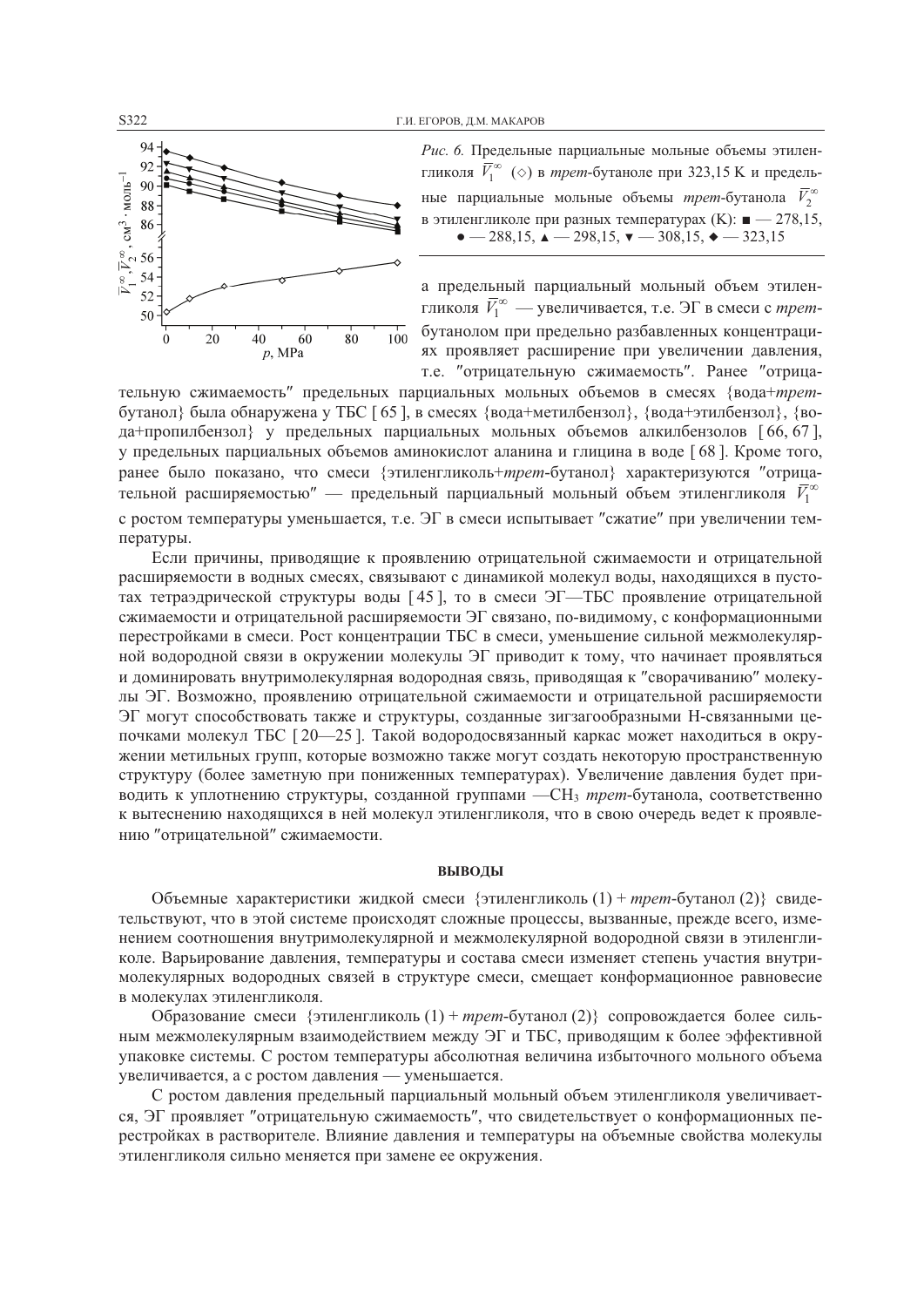Работа выполнена при поддержке Российского фонда фундаментальных исследований (проект 12-03-97525-р центр а).

#### СПИСОК ЛИТЕРАТУРЫ

- 1. *Buckley P., Giguère P.A.* // Canad. J. Chem. 1967. 45. P. 397.
- 2. Харитонов Ю.Я., Хошабова Э.Г., Родникова М.Н., Дудникова К.Т., Разумова А.Б. // Докл. АН СССР.  $-1989. - 304$ , No 4. - C. 917.
- 3. Boese R., Weiss H.-C. // Acta Crystallogr. Sect. C: Cryst. Struct. Commun. 1998. C54. IUC9800024.
- 4. Saiz L., Padro J.A., Guardia E. // J. Chem. Phys. 2001. 114. P. 3187.
- 5. Bakó I., Grósz T., Pálinkás G., Bellisent-Funel M.C. // J. Chem. Phys. 2003. 118. P. 3215.
- 6. Gubskaya A.V., Kusalik P.G. // J. Phys. Chem. A.  $-2004. -108. -P.$  7151.
- 7. Gubskaya A.V., Kusalik P.G. // J. Phys. Chem. A. 2004. 108. P. 7165.
- 8. Novikov A.G., Rodnikova M.N., Sobolev O.V. // Physica B. 2004. 350. P. E363.
- 9. Chumaevskii N.A., Rodnikova M.N., Barthel J. // J. Mol. Liq.  $-2004$ .  $-115/2-3$ .  $P. 63$ .
- 10. Matsugami M., Takamuku T., Otomo T., Yamaguchi T. // J. Phys. Chem. B. 2006. 110. P. 12372.
- 11. Родникова М.Н., Чумаевский Н.А. // Журн. структур. химии. 2006. 47, Прилож. С. S154.
- 12. Gibson R.E., Loeffler O.H. // J. Amer. Chem. Soc. 1941. 63. P. 898.
- 13. Huot J.-Y., Battistel E., Lumry R., Villeneuve G., Lavallee J.-F., Anusiem A., Jolicoeur C. // J. Solut. Chem.  $-1988. -17. - P. 601.$
- 14. *Ionescu L.G., Fung D.S. // Bull. Chem. Soc. Jpn.* 1981. 54. P. 2503.
- 15. Back J.P., Oakenfull D., Smith M.B. // Biochemistry. 1979. 18. P. 5191.
- 16. Cordray D.R., Kaplan L.R., Woyciesjes P.M., Kozak T.F. // Fluid Phase Equilib. 1996. 117. P. 146.
- 17. Fortes A.D., Suard E. // J. Chem. Phys.  $-2011. -135. P. 234501.$
- 18. Bowron D.T., Finney J.L., Soper A.K. // J. Phys. Chem. B. 1998. 102. P. 3551.
- 19. Desiraju G. R., Steiner T. The Weak Hydrogen Bond. New York: Oxford, 1999.
- 20. Narten A.H., Sandler S.I. // J. Chem. Phys. 1979. 71. P. 2069.
- 21. Kusalik P.G., Lyubartsev A.P., Bergman D.L., Laaksonen A. // J. Phys. Chem. B. 2000. 104. P. 9526.
- 22. Wojtkow D., Czarnecki M.A. // J. Phys. Chem. A. 2005. 109. P. 8218.
- 23. Fukasawa T., Tominaga Y., Wakisaka A. // J. Phys. Chem. A. 2004. 108. P. 59.
- 24. Bowron D.T., Finney J.L., Soper A.K. // Mol. Phys. 1998. 93. P. 531.
- 25. Yoshida K., Yamaguchi T., Kovalenko A., Hirata F. // J. Phys. Chem. B. 2002. 106. P. 5042.
- 26. Narten A.H., Habenschuss A. // J. Chem. Phys. 1984. 80. P. 3387.
- 27. Egorov G.I., Makarov D.M. // J. Mol. Liq. 2012. 171. P. 29.
- 28. Bridgman P.W. // Proc. Amer. Acad. Arts Sci. 1932. 67. P. 1.
- 29. Карцев В.Н., Родникова М.Н., Цепулин В.В., Дудникова К.Т., Маркова В.Г. // Журн. физ. химии. 1986.  $-27. - C. 187.$
- 30. *Dick R.D. // J. Chem. Phys.*  $-1981. -74. -P. 4053.$
- 31. Kobayashi H., Nishikido N., Kaneshina S., Tanaka M. // Nippon Kagaku Kaishi. 1982. N 11. P. 1835.
- 32. Wong C.-F., Hayduk W. // J. Chem. Eng. Data. 1990. 35. P. 323.
- 33. Egorov G.I., Makarov D.M., Kolker A.M. // J. Chem. Eng. Data. 2010. 55. P. 3481.
- 34. Kubota H., Tanaka Y., Makita T. // Inter. J. Thermophys.  $1987. 8. P. 47.$
- 35. Harris K.R., Newitt P.J., Back P.J., Woolf L.A. // High Temp.-High Press. 1998. 30. P. 51.
- 36. Егоров Г.И., Грузнов Е.Л., Колкер А.М. // Журн. физ. химии. 1996. 70, № 1. С. 17.
- 37. Егоров Г.И., Сырбу А.А., Колкер А.М. // Журн. физ. химии. 1999. 73, № 12. С. 2160.
- 38. Егоров Г.И., Макаров Д.М. // Журн. физ. химии. 2008. 82, № 10. С. 1982.
- 39. Егоров Г.И., Колкер А.М. // Журн. физ. химии. 2008. 82, № 12. С. 2285.
- 40. Егоров Г.И., Колкер А.М. // Журн. физ. химии. 2009. 83, № 5. С. 805.
- 41. Егоров Г.И., Макаров Д.М. // Журн. физ. химии. 2009. 83, № 12. С. 2260.
- 42. Егоров Г.И., Макаров Д.М., Колкер А.М. // Журн. общ. химии. 2010. 80, № 8. С. 1267.
- 43. Egorov G.I., Makarov D.M. // J. Chem. Thermodyn. 2011. 43. P. 430.
- 44. Egorov G.I., Makarov D.M. // J. Sol. Chem. 2012. 41. P. 536.
- 45. Egorov G.I., Makarov D.M., Kolker A.M. // J. Chem. Thermodyn. 2013. 61. P. 161.
- 46. Гордон А., Форд Р. Спутник химика. М.: Мир, 1976.
- 47. Weissberger F., Proskauer E.S., Riddik J.A., Toops E.E. Organic solvents. Physical properties and methods of purification. - New York: Interscience, 1955.
- 48. Егоров Г.И., Грузнов Е.Л., Колкер А.М., Крестов Г.А. Развитие технологии промышленных синтетических сверхтвердых материалов и создание оборудования. - Минск, 1990. - С. 61 - 66.